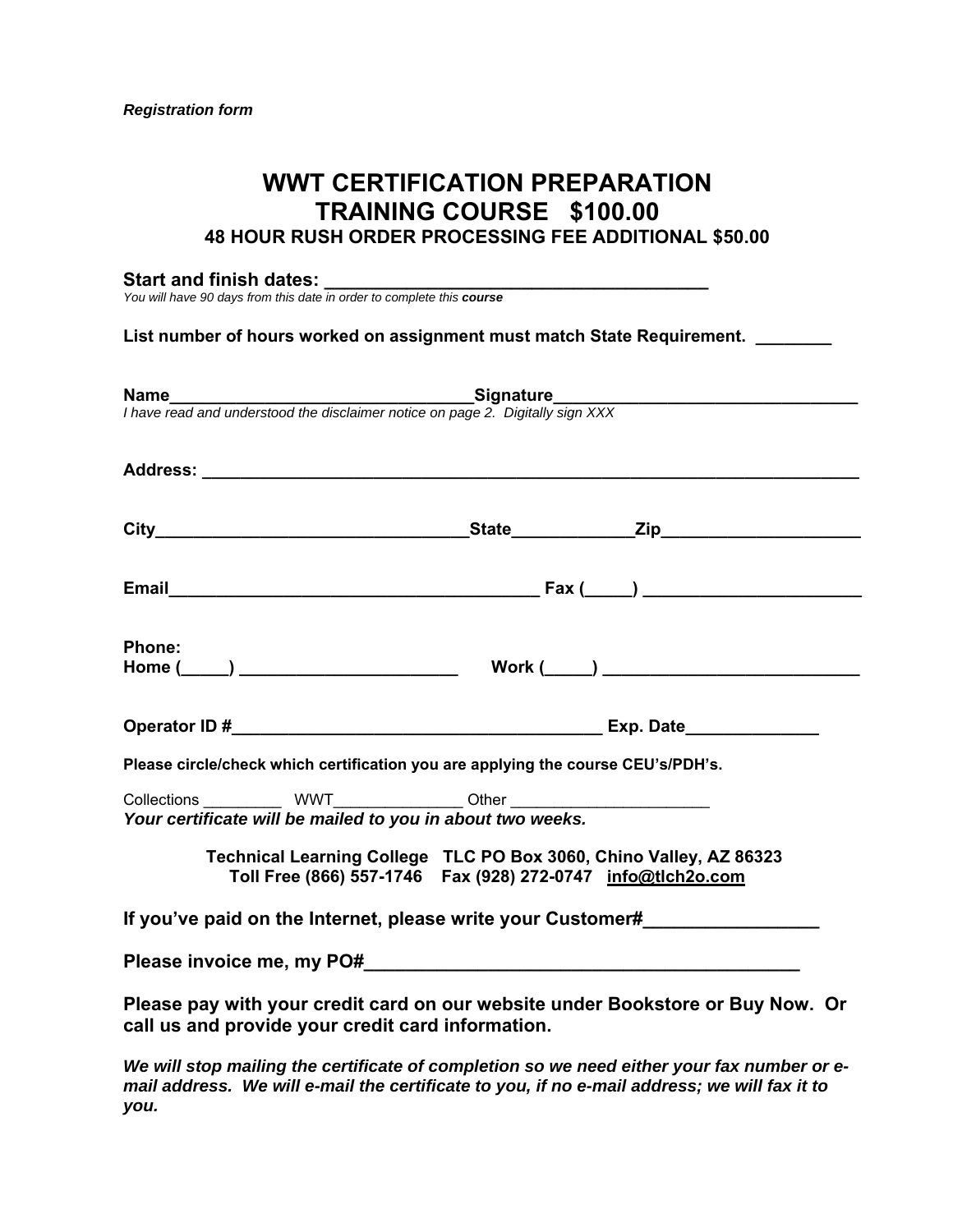### **DISCLAIMER NOTICE**

I understand that it is my responsibility to ensure that this CEU course is either approved or accepted in my State for CEU credit. I understand State laws and rules change on a frequent basis and I believe this course is currently accepted in my State for CEU or contact hour credit, if it is not, I will not hold Technical Learning College responsible. I also understand that this type of study program deals with dangerous conditions and that I will not hold Technical Learning College, Technical Learning Consultants, Inc. (TLC) liable for any errors or omissions or advice contained in this CEU education training course or for any violation or injury caused by this CEU education training course material. I will call or contact TLC if I need help or assistance and double-check to ensure my registration page and assignment has been received and graded.

State Approval Listing Link, check to see if your State accepts or has pre-approved this course. Not all States are listed. Not all courses are listed. If the course is not accepted for CEU credit, we will give you the course free if you ask your State to accept it for credit.

**Professional Engineers**; Most states will accept our courses for credit but we do not officially list the States or Agencies. Please check your State for approval.

## **State Approval Listing URL…**

*http://www.tlch2o.com/PDF/CEU%20State%20Approvals.pdf*

*You can obtain a printed version of the course manual from TLC for an additional \$69.95 plus shipping charges.* 

### **AFFIDAVIT OF EXAM COMPLETION**

I affirm that I personally completed the entire text of the course. I also affirm that I completed the exam without assistance from any outside source. I understand that it is my responsibility to file or maintain my certificate of completion as required by the state or by the designation organization.

### **Grading Information**

In order to maintain the integrity of our courses we do not distribute test scores, percentages or questions missed. Our exams are based upon pass/fail criteria with the benchmark for successful completion set at 70%. Once you pass the exam, your record will reflect a successful completion and a certificate will be issued to you.

For security purposes, please fax or e-mail a copy of your driver's license and always call us to confirm we've received your assignment and to confirm your identity.

Thank you…

### **All downloads are electronically tracked and monitored for security purposes.**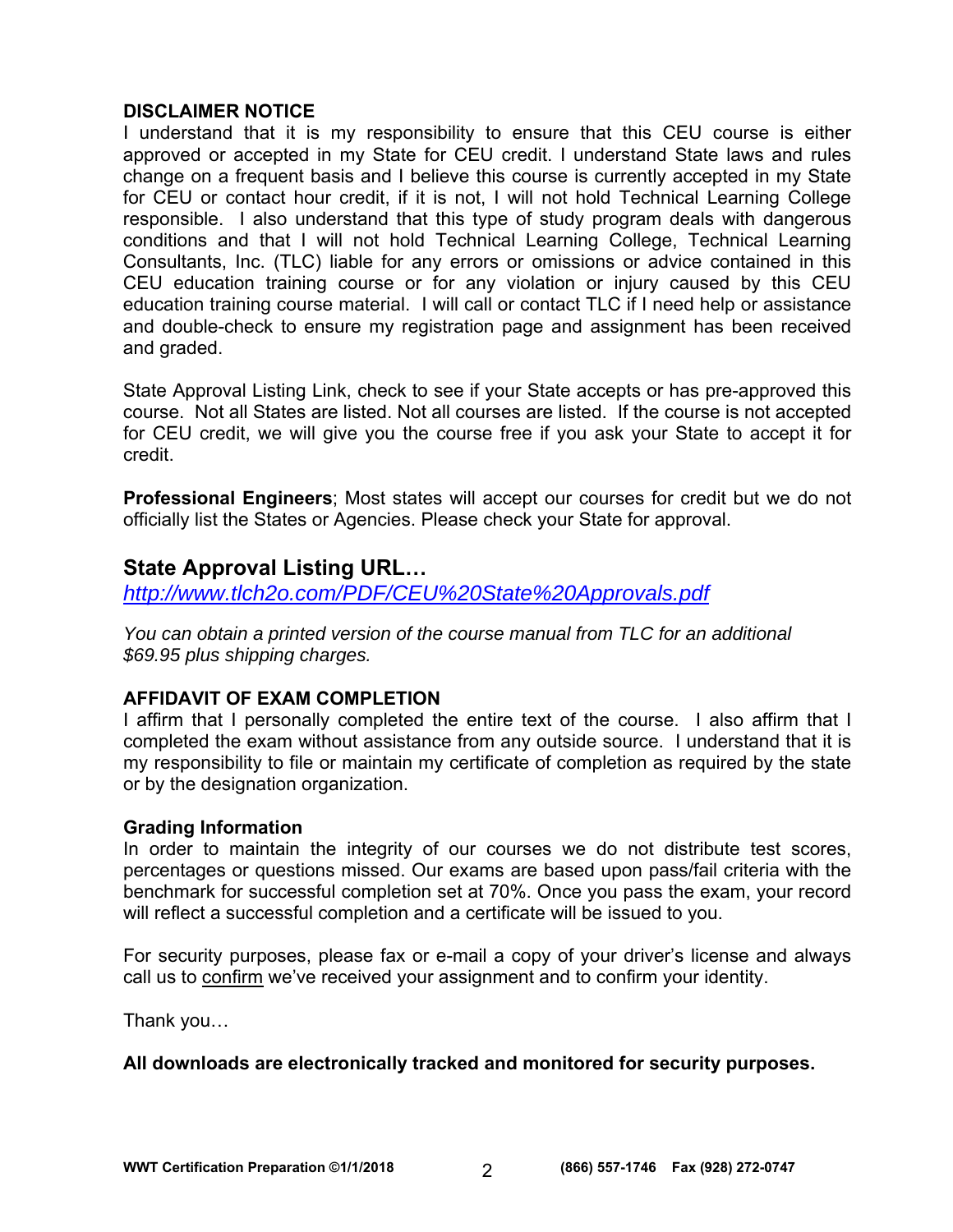### **WWT Prep Answer Key**

| <b>Name</b> |  |  |  |  |
|-------------|--|--|--|--|
|             |  |  |  |  |

**Phone \_\_\_\_\_\_\_\_\_\_\_\_\_\_\_\_\_\_\_\_\_\_\_\_\_\_\_\_\_\_\_\_\_** 

*You are solely responsible in ensuring that this course is accepted for credit by your State. Did you check with your State agency to ensure this course is accepted for credit?* 

*Method of Course acceptance confirmation. Please fill this section* 

Website \_\_ Telephone Call\_\_\_ Email\_\_\_\_ Spoke to \_\_\_\_\_\_\_\_\_\_\_\_\_\_\_\_\_\_\_\_\_\_\_\_\_\_\_\_\_\_\_\_

Did you receive the approval number if Applicable? \_\_\_\_\_\_\_\_\_\_\_\_\_\_\_\_\_\_\_\_\_\_\_\_\_\_\_\_\_\_

**What is the approval number if Applicable? \_\_\_\_\_\_\_\_\_\_\_\_\_\_\_\_\_\_\_\_** 

*You are responsible to ensure that TLC receives the Assignment and Registration Key. Please call us to ensure that we received it.* 

*You can use Adobe Acrobat DC Program to complete the assignment.* 

Please Circle, Underline, or X or in Word, highlight or bold.

|    | 1. ABCDE               | 19. ABCDE | 37. ABCDE |
|----|------------------------|-----------|-----------|
| 2. | ABCDE                  | 20. ABCDE | 38. ABCDE |
| 3. | ABCDE                  | 21. ABCDE | 39. ABCDE |
| 4. | ABCDE                  | 22. ABCDE | 40. ABCDE |
| 5. | ABCDE                  | 23. ABCDE | 41. ABCDE |
| 6. | ABCDE                  | 24. ABCDE | 42. ABCDE |
| 7. | ABCDE                  | 25. ABCDE | 43. ABCDE |
| 8. | 26. A B C D E<br>ABCDE |           | 44. ABCDE |
| 9. | 27. ABCDE<br>ABCDE     |           | 45. ABCDE |
|    | 28. ABCDE<br>10. ABCDE |           | 46. ABCDE |
|    | 11. ABCDE              | 29. ABCDE | 47. ABCDE |
|    | 12. ABCDE              | 30. ABCDE | 48. ABCDE |
|    | 13. ABCDE              | 31. ABCDE | 49. ABCDE |
|    | 14. ABCDE              | 32. ABCDE | 50. ABCDE |
|    | 15. ABCDE              | 33. ABCDE | 51. ABCDE |
|    | 16. ABCDE              | 34. ABCDE | 52. ABCDE |
|    | 17. ABCDE              | 35. ABCDE | 53. ABCDE |
|    | 18. ABCDE              | 36. ABCDE | 54. ABCDE |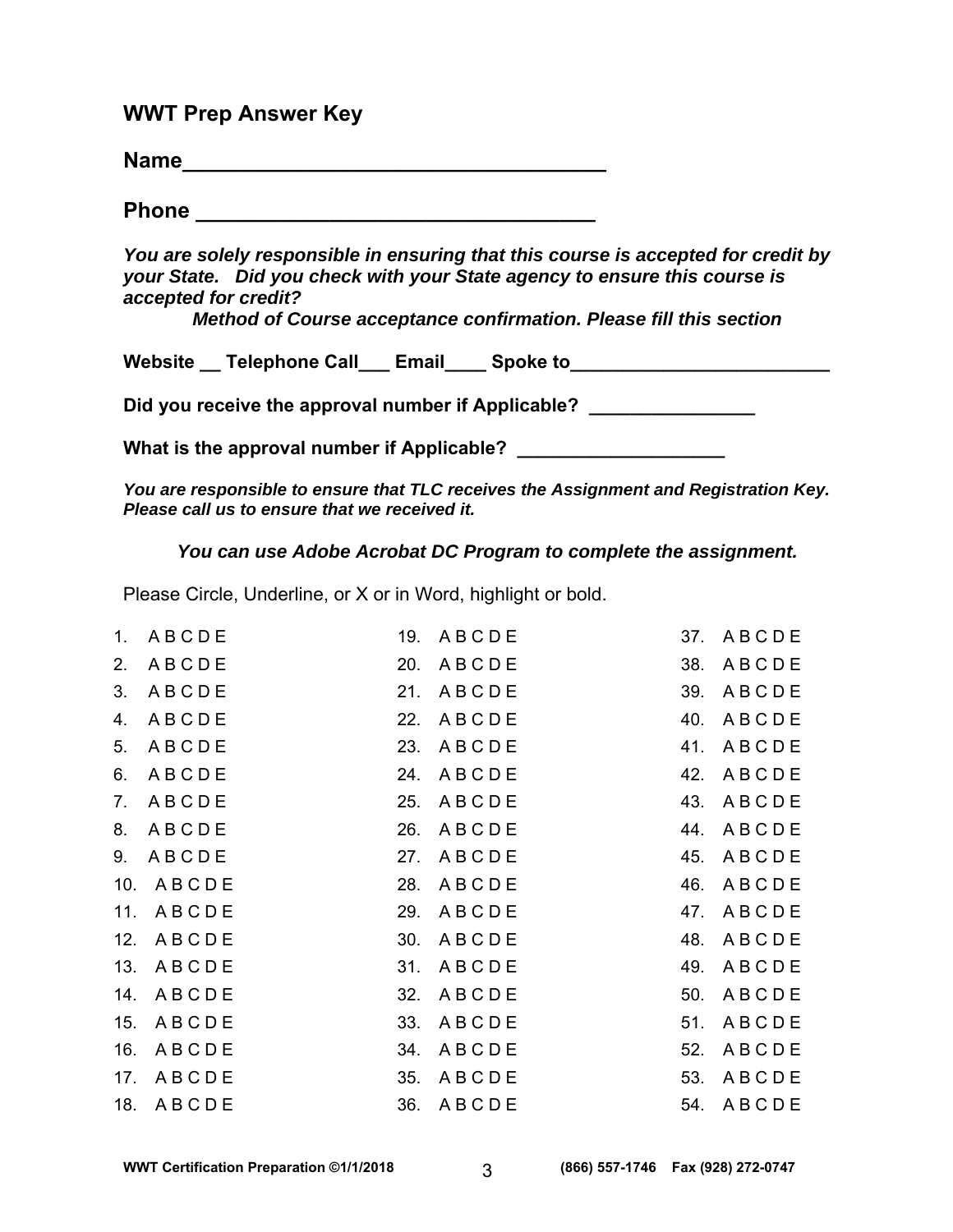| 94. ABCDE      | 133. A B C D E |
|----------------|----------------|
| 95. A B C D E  | 134. A B C D E |
| 96. A B C D E  | 135. A B C D E |
| 97. A B C D E  | 136. A B C D E |
| 98. A B C D E  | 137. A B C D E |
| 99. A B C D E  | 138. A B C D E |
| 100. A B C D E | 139. A B C D E |
| 101. A B C D E | 140. A B C D E |
| 102. A B C D E | 141. A B C D E |
| 103. A B C D E | 142. A B C D E |
| 104. A B C D E | 143. A B C D E |
| 105. A B C D E | 144. A B C D E |
| 106. A B C D E | 145. A B C D E |
| 107. A B C D E | 146. A B C D E |
| 108. A B C D E | 147. A B C D E |
| 109. A B C D E | 148. A B C D E |
| 110. A B C D E | 149. A B C D E |
| 111. A B C D E | 150. A B C D E |
| 112. A B C D E | 151. A B C D E |
| 113. A B C D E | 152. A B C D E |
| 114. A B C D E | 153. A B C D E |
| 115. A B C D E | 154. A B C D E |
| 116. A B C D E | 155. A B C D E |
| 117. A B C D E | 156. A B C D E |
| 118. A B C D E | 157. A B C D E |
| 119. A B C D E | 158. A B C D E |
| 120. A B C D E | 159. A B C D E |
| 121. A B C D E | 160. A B C D E |
| 122. A B C D E | 161. ABCDE     |
| 123. A B C D E | 162. A B C D E |
| 124. A B C D E | 163. A B C D E |
| 125. A B C D E | 164. A B C D E |
| 126. A B C D E | 165. A B C D E |
| 127. A B C D E | 166. A B C D E |
| 128. A B C D E | 167. A B C D E |
| 129. A B C D E | 168. A B C D E |
| 130. A B C D E | 169. A B C D E |
| 131. A B C D E | 170. A B C D E |
| 132. A B C D E | 171. A B C D E |
|                |                |

**WWT Certification Preparation ©1/1/2018 4** (866) 557-1746 Fax (928) 272-0747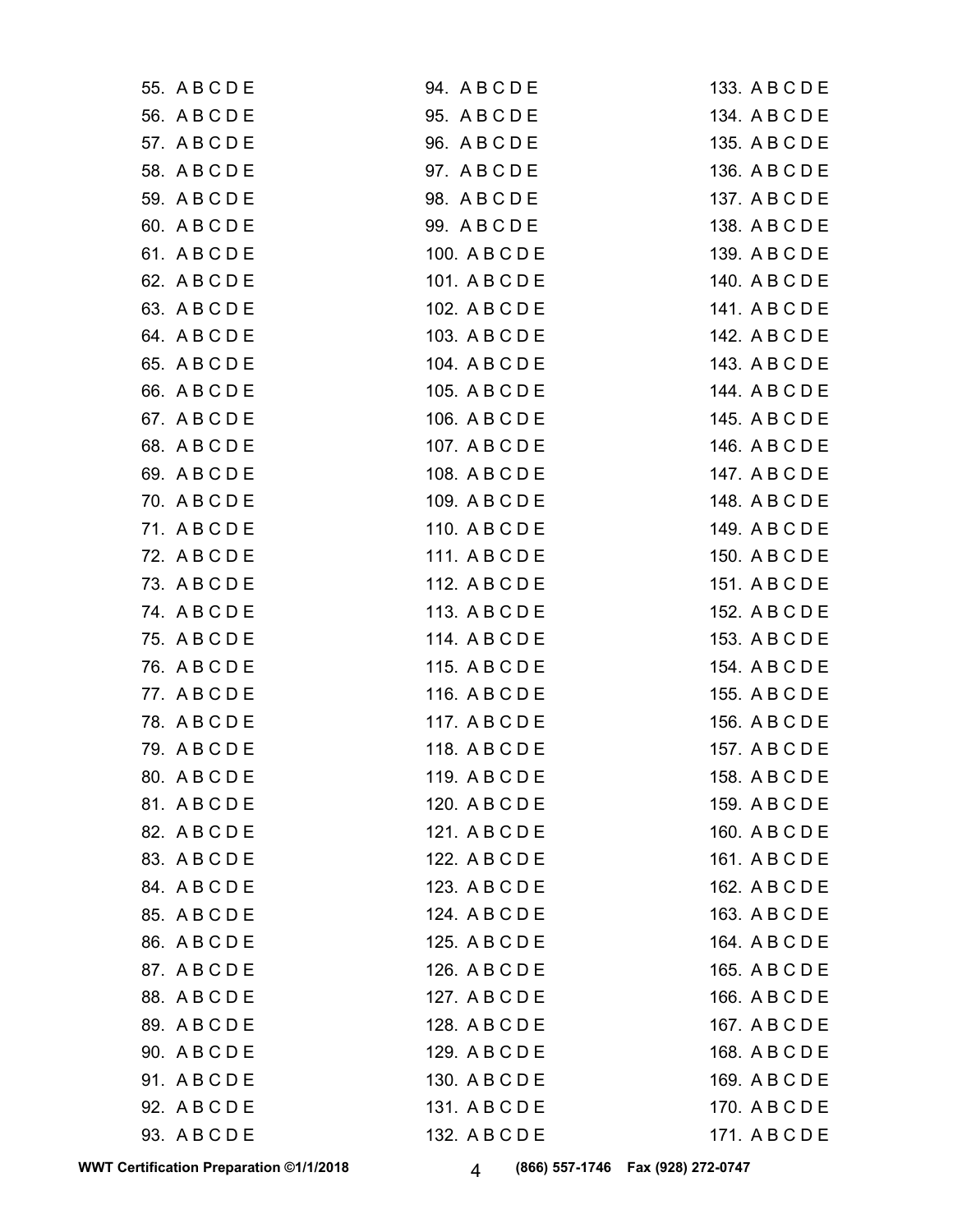| 172. A B C D E | 182. A B C D E | 192. ABCDE |
|----------------|----------------|------------|
| 173. A B C D E | 183. A B C D E | 193. ABCDE |
| 174. A B C D E | 184. A B C D E | 194. ABCDE |
| 175. A B C D E | 185. A B C D E | 195. ABCDE |
| 176. A B C D E | 186. A B C D E | 196. ABCDE |
| 177. A B C D E | 187. A B C D E | 197. ABCDE |
| 178. A B C D E | 188. A B C D E | 198. ABCDE |
| 179. A B C D E | 189. A B C D E | 199. ABCDE |
| 180. A B C D E | 190. A B C D E | 200. ABCDE |
| 181. ABCDE     | 191. A B C D E |            |

### **Please fax the answer key to TLC Western Campus Fax (928) 272-0747. Rush Grading Service**

If you need this assignment graded and the results mailed to you within a 48-hour period, prepare to pay an additional rush serve handling fee of \$50.00.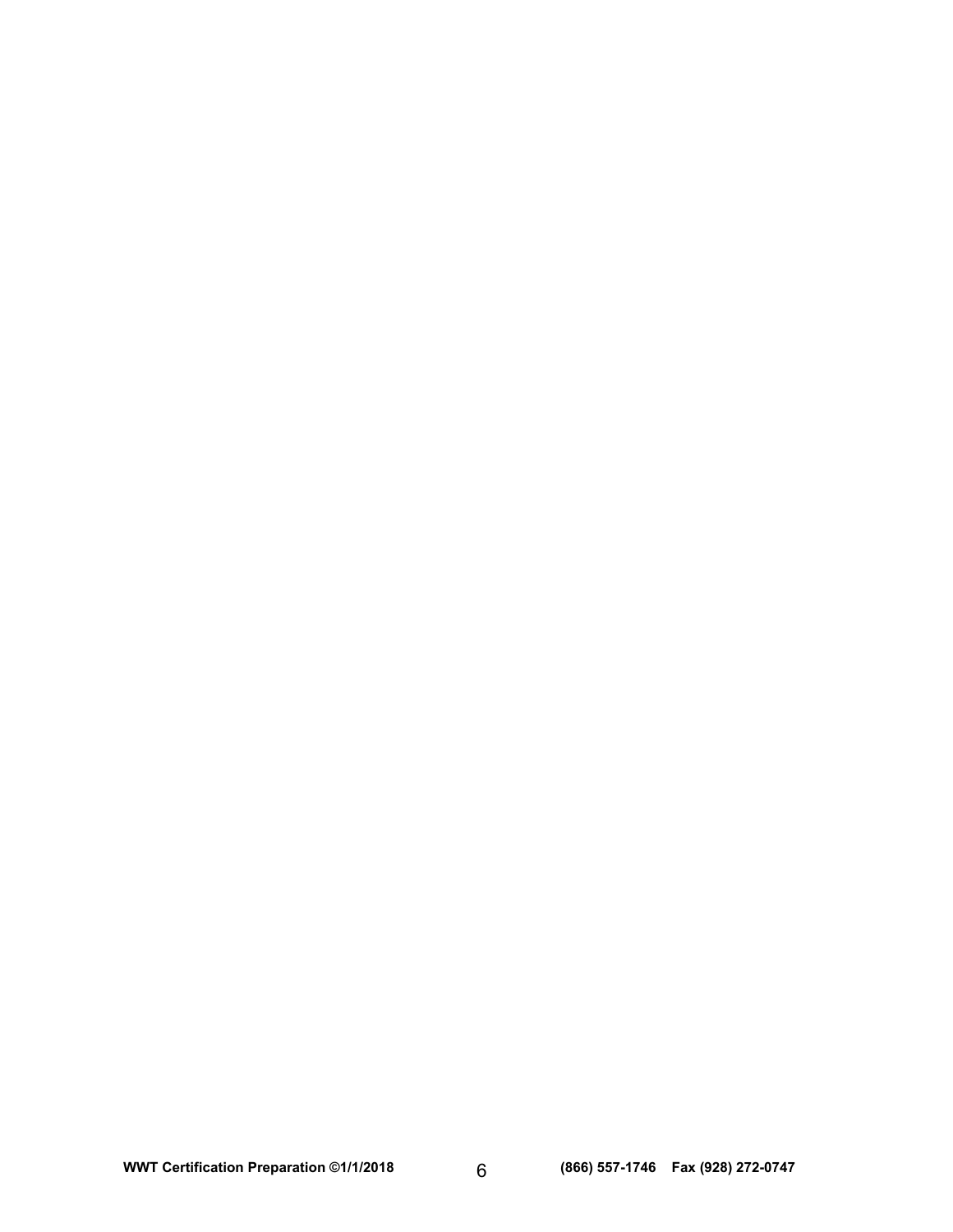*Please e-mail or fax this survey along with your final exam* 

|  | <b>WWT Certification Preparation CEU Training Course</b><br><b>CUSTOMER SERVICE RESPONSE CARD</b>                      |  |  |  |  |  |  |
|--|------------------------------------------------------------------------------------------------------------------------|--|--|--|--|--|--|
|  |                                                                                                                        |  |  |  |  |  |  |
|  |                                                                                                                        |  |  |  |  |  |  |
|  | PLEASE COMPLETE THIS FORM BY CIRCLING THE NUMBER OF THE<br><b>APPROPRIATE ANSWER IN THE AREA BELOW.</b>                |  |  |  |  |  |  |
|  | 1. Please rate the difficulty of your course.<br>Very Easy 0 1 2 3 4 5 Very Difficult                                  |  |  |  |  |  |  |
|  | 2. Please rate the difficulty of the testing process.<br>Very Easy 0 1 2 3 4 5 Very Difficult                          |  |  |  |  |  |  |
|  | 3. Please rate the subject matter on the exam to your actual field or work.<br>Very Similar 0 1 2 3 4 5 Very Different |  |  |  |  |  |  |
|  |                                                                                                                        |  |  |  |  |  |  |
|  | How about the price of the course?                                                                                     |  |  |  |  |  |  |
|  | Poor________ Fair _____ Average _____ Good_____ Great______                                                            |  |  |  |  |  |  |
|  | How was your customer service?                                                                                         |  |  |  |  |  |  |
|  | Poor___ Fair _____ Average ____ Good_____ Great_____                                                                   |  |  |  |  |  |  |
|  | Any other concerns or comments.                                                                                        |  |  |  |  |  |  |
|  |                                                                                                                        |  |  |  |  |  |  |

**\_\_\_\_\_\_\_\_\_\_\_\_\_\_\_\_\_\_\_\_\_\_\_\_\_\_\_\_\_\_\_\_\_\_\_\_\_\_\_\_\_\_\_\_\_\_\_\_\_\_\_\_\_\_\_\_\_\_\_\_\_\_\_\_\_\_\_\_\_**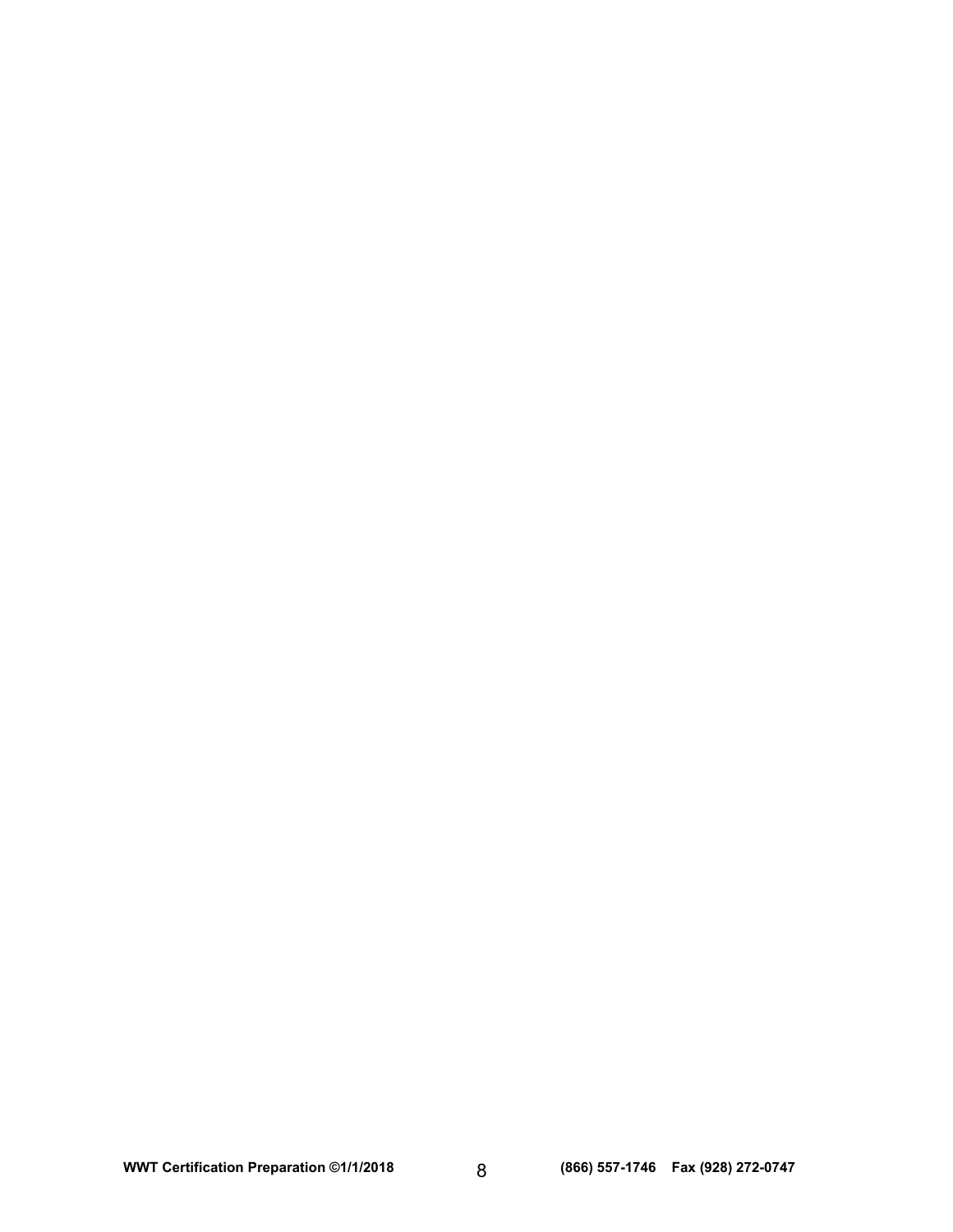# **WWT Certification Preparation CEU Training Course Assignment**

#### *The Assignment (Exam) is also available in Word on the Internet for your Convenience, please visit www.ABCTLC.com and download the assignment and e- mail it back to TLC.*

You'll have 90 days from the start of this course to complete in order to receive your Professional Development Hours (**PDHs**) or Continuing Education Unit (**CEU**). A score of 70 % is necessary to pass this course. We prefer if this exam is proctored. No intentional trick questions. If you should need any assistance, please email all concerns and the completed manual to info@tlch2o.com.

We would prefer that you utilize the enclosed answer sheet in the front, but if you are unable to do so, type out your own answer key. Please include your name and address on your manual and make copy for yourself.

#### *Please use Answer key, one answer per question, there are no intentional trick questions.*

1. What is the most common measuring device found at the headworks of a wastewater treatment plant? SAC-WW-V1 sec. 3.4

- A. MAG meter
- B. Parshall flume
- C. Venturi meter
- D. Weir
- E. None of the Above

2. Two good flow-measuring devices that are used in pipelines of treated or untreated wastewater is the and **and**  $?$  SAC-WW-V1 sec. 3.4

- A. Parshall flume, weir
- B. Venturi meter, Magnetic meter
- C. Flow tube, rotameter
- D. Velocity gauge, fluorescent dye
- E. None of the Above

3. In most treatment plants using the activated sludge process, the sedimentation and flotation unit found immediately after the biological treatment basin is commonly called the: SAC-WW-V1 sec. 5.0

A. Grit chamber

- B. Secondary clarifier
- C. Dissolved Air Flotation (DAF) unit
- D. Primary clarifier
- E. None of the Above

4. Wearing shoes is the name usually given to a flat metal plate attached to the end of a wooden flight. Which structure would these shoes be found in? SAC-WW-V1 sec. 5.10 Topic PM

- A. Grit chamber
- B. Aeration tank
- C. Mechanical bar screen
- D. Circular clarifier
- E. None of the Above

**WWT Certification Preparation ©1/1/2018 (866) 557-1746 Fax (928) 272-0747**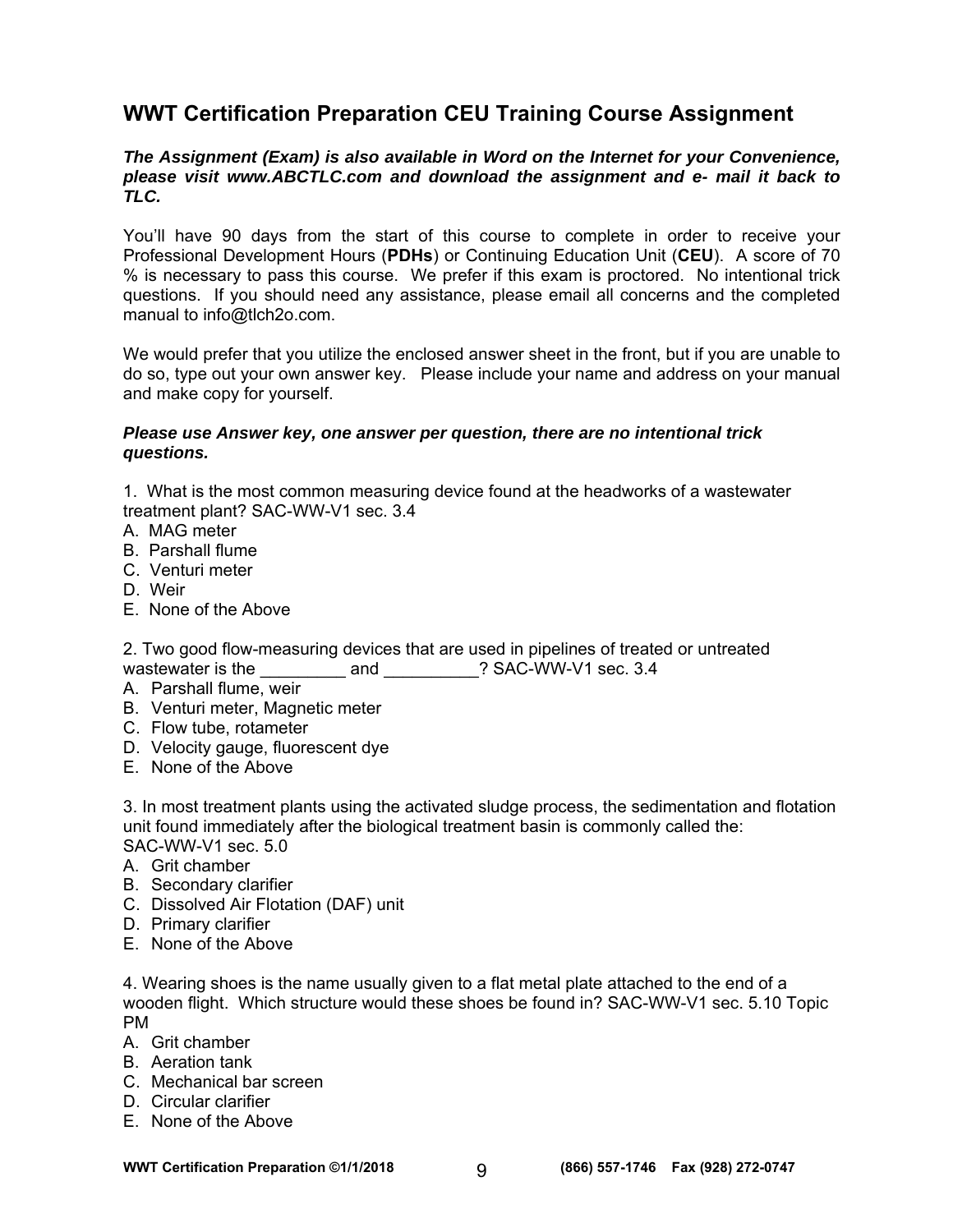5. Which of the following **would not** be an abnormal condition for the performance of a clarifier? SAC-WW-V1 sec. 5.14

- A. Sludge blankets
- B. Toxic waste
- C. Storm flows and hydraulic overloads
- D. Septicity from collection system problems
- E. None of the Above

6. Which sampling method is preferred to calculate the efficiency of a wastewater treatment process? SAC-WW-V1-sec. 5.22

- A. Composite samples
- B. Grab samples
- C. DO samples
- D. Temperature
- E. None of the Above

7. When determining a clarifier's efficiency, you compare the wastewater rate of flow to the design flow, this would be called the \_\_\_\_\_\_\_\_\_\_\_\_ of the clarifier. SAC-WW-V1 sec. 5.23

- A. Hydraulic loading
- B. Shock loading
- C. Total dynamic flow
- D. Normal operating condition
- E. None of the Above

8. Trickling filters provide a media with a large surface area which biological growth develops. This slime growth is sometimes called: SAC-WW-V1 sec. 6.01

- A. Sludge mass
- B. Cholera film
- C. Zoogleal film
- D. Activated film
- E. None of the Above

9. Which statement best describes the purpose of the outlet orifice of a trickling filter? SAC-WW-V1 sec. 6.01

- A. Controls flow to filter media
- B. Provides a large surface area for slim growth
- C. Drains distributor arm and controls filter flies along filter retaining wall
- D. Regulates speed of distributor arm
- F. None of the Above

10. What term best represents an aerobic process in which bacteria change the ammonia and organic nitrogen in wastewater into oxidized nitrogen. SAC-WW-V1 sec. 7.0

- A. Biodegradable
- B. Anaerobic digestion
- C. Nitrification
- D. None of the above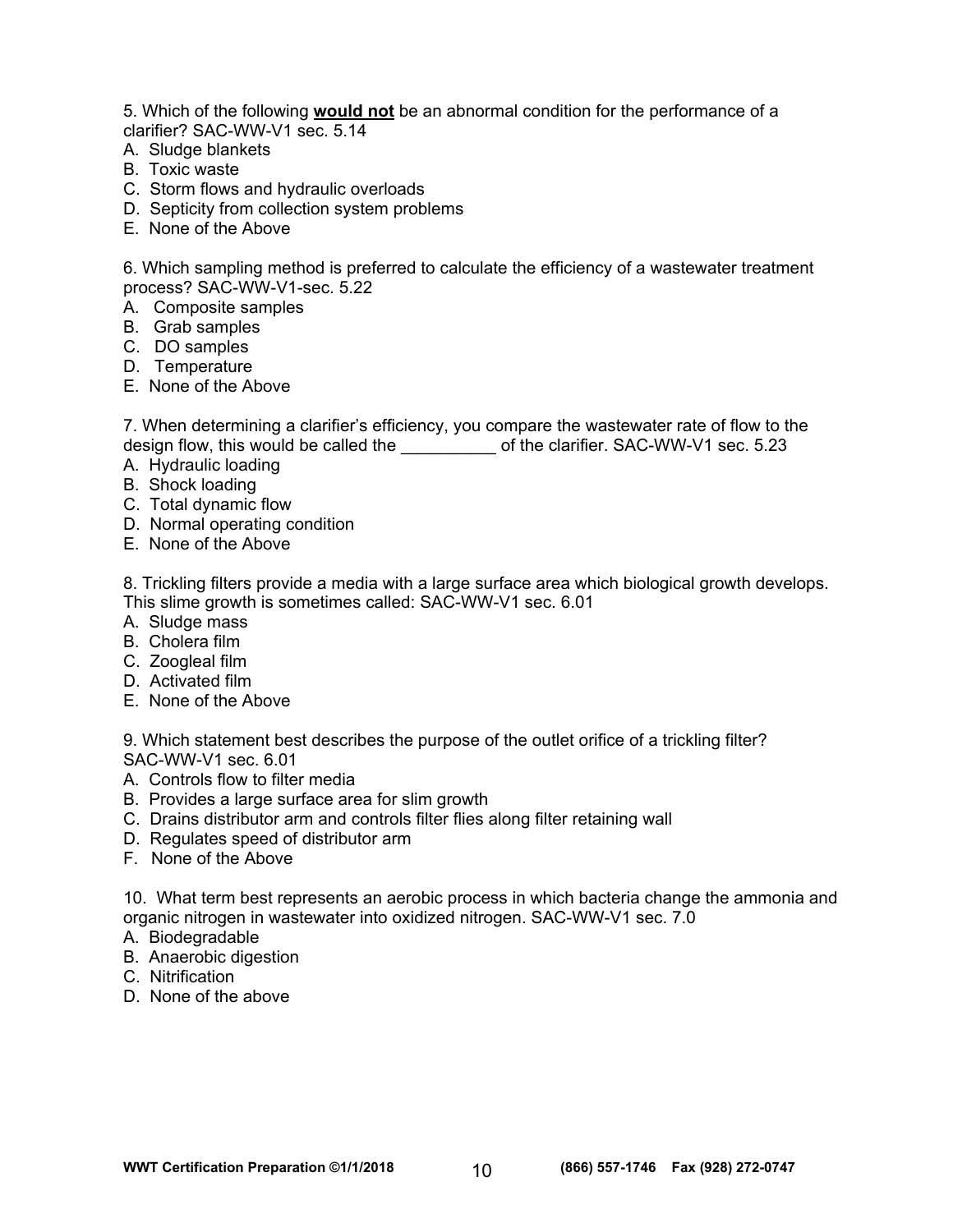11. Why would solar heat be used for a RBC unit? SAC-WW-V1 sec. 7.121

- A. Solar power is used to keep cost down
- B. Solar power increases the DO levels
- C. When temperatures are below 55°F, the sun warms the room without drying the bugs out
- D. All of the above
- E. None of the Above

12. Organisms that grow in a thread form commonly cause sludge bulking in the activated sludge process. These bugs are called: SAC-WW-V1 sec. 8.02

- A. Facultative bacteria
- B. Biological slough
- C. Agglomeration
- D. Filamentous bacteria

13. \_\_\_\_\_\_\_\_\_\_\_\_ is caused when storm sewers and ground water flow out of the sewer lines.

SAC-WW-V1 sec. 3.10

- A. Infiltration
- B. Allocation
- C. Subsidence
- D. Exfiltration
- E. None of the Above

14. The principle purpose of wastewater pretreatment is:

SAC-WW-V1 sec. 3.3

- A. The removal of coarse material from the wastewater
- B. The reduction of organic material from the wastewater
- C. The reduction of suspended solids from the wastewater
- D. The reduction of energy usage in wastewater plants
- E. None of the Above

15. A non-automated bar screen is typically cleaned by: SAC-WW-V1 sec. 3.31

- A. High pressure hose
- B. Fluctuations in the daily flow
- C. Hand raking
- D. Use of a hand grinder
- E. None of the Above

16. Where are wastewater pretreatment components typically located? SAC-WW-V1 sec. 3.4

- A. In the collection system
- B. Immediately before tertiary treatment
- C. After primary treatment
- D. At the plants headwork
- E. None of the Above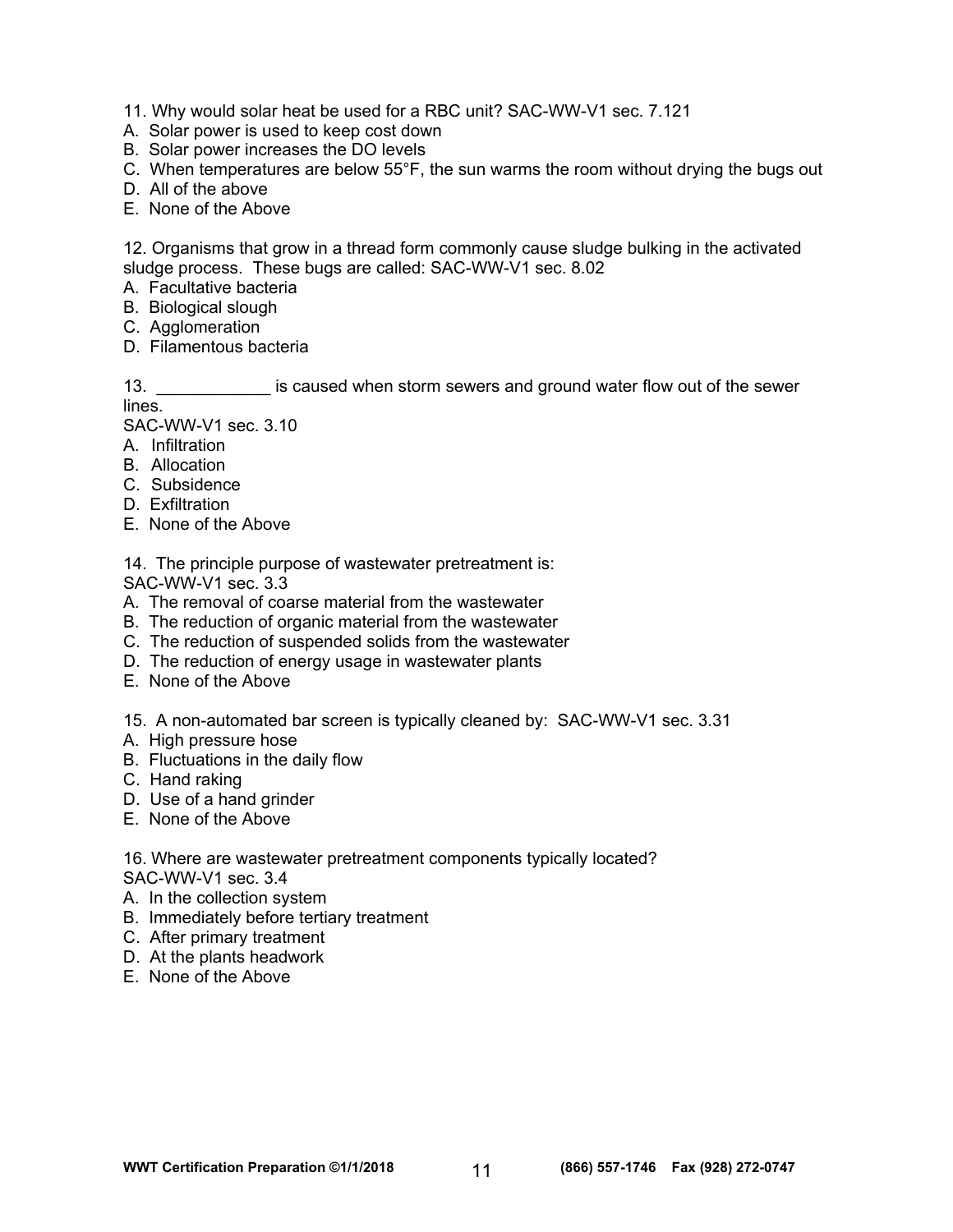17. Grit is removed from wastewater early in the treatment process to:

SAC-WW-V1 sec. 3.33

- A. Protect pumps and other equipment
- B. Prevent synergistic affects in the plant
- C. Trap inorganic solvents before the biological treatment
- D. Facilitate the suspension of organic materials
- E. None of the Above

18. Which type of treatment removes the colloidal solids that appear in wastewater? SAC-WW-V1 sec. 3.2

- A. Biological treatment
- B. Physical treatment
- C. Sedimentation
- D. Clarifier skimming devices
- E. None of the Above

#### **Some questions may repeat for QA/QC purposes.**

19. Process control samples used to determine the efficiency of treatment in the primary clarifier should be: SAC-WW-V1 sec. 5.22

- A. Grab samples of the effluent from the clarifier
- B. Grab samples of the influent and effluent from the clarifier
- C. Composite samples of the clarifier effluent
- D. Composite samples of the clarifier influent and effluent
- E. None of the Above

20. Which problem could be caused by pumping too long or too often from a primary clarifier: SAC-WW-V1 sec. 5.3

- A. Thin sludge will be going to digester which causes it to perform poorly
- B. Short circuiting which results in excess solids loss over the weirs
- C. Hydraulic overloading of the sludge pumps
- D. Sludge blanket in the secondary clarifier will start bulking
- E. None of the Above

21. When the primary clarifier is operating properly, which of the following will happen? SAC-WW-V1 sec. 5.23

- A. The pH will drop or lower through the clarifier
- B. The pH will rise through the clarifier
- C. The BOD and TSS will be raised through the clarifier
- D. The BOD and TSS will be lowered through the clarifier
- E. None of the Above

22. A rectangular clarifier has been empty for a period of time. Before starting the skimming mechanism, the operator should: SAC-WW-V1 sec. 5.10

- A. Lift each flight off the rail to make sure not rusted and apply proper lubricate
- B. Tighten the chain links as tight as possible
- C. Start the motor and skimmer under a no load situation
- D. Make sure the clarifier is full of water to prevent skimmer damage
- E. None of the Above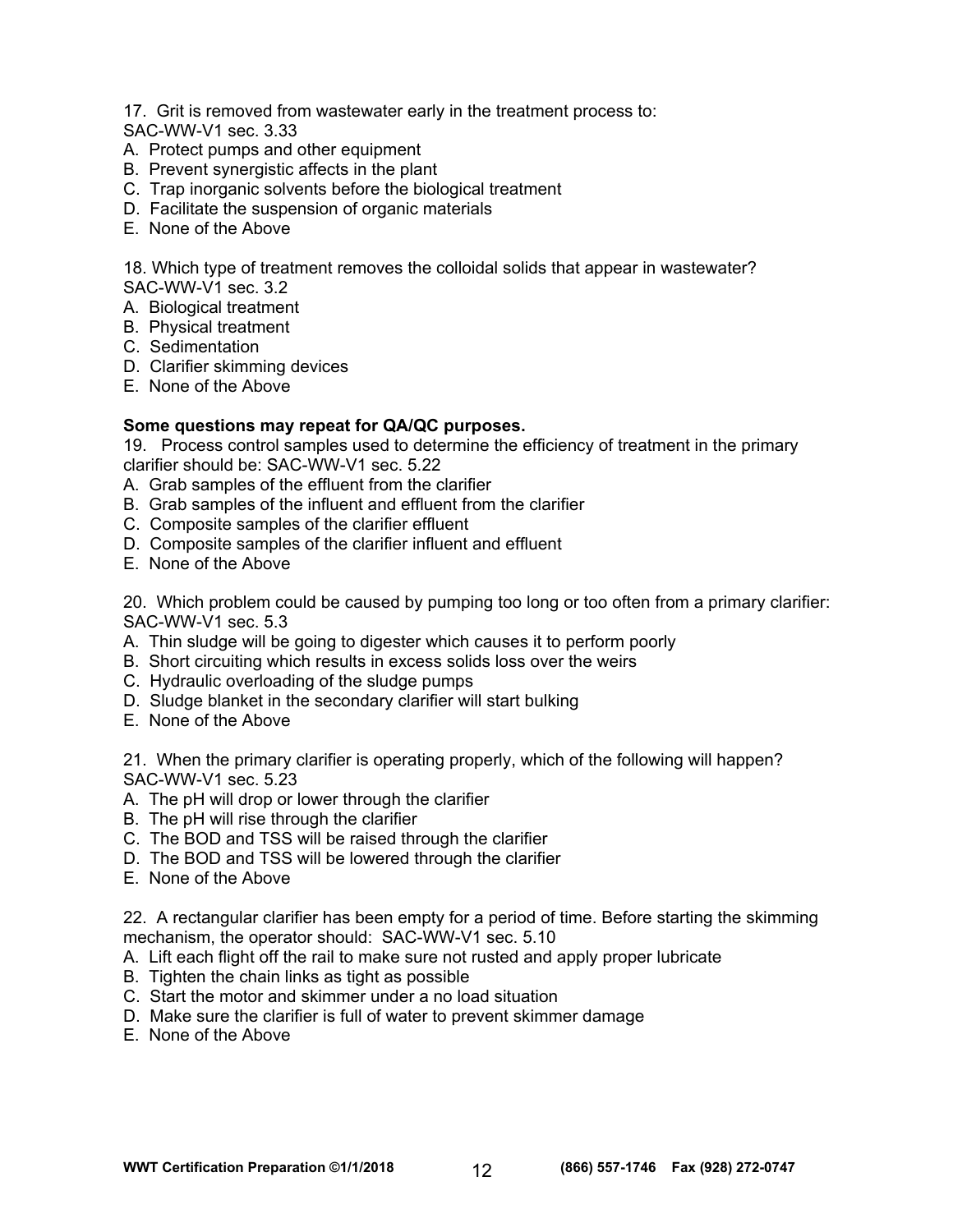- 23. What is the purpose of an effluent weir? SAC-WW-V1 sec. Table 5.2
- A. To prevent algae accumulation
- B. To ensure an equal flow, while accounting for small water surface elevations
- C. To direct flow through the scum channel
- D. Transports the wastewater to the clarifier
- E. None of the Above
- 24. What is the purpose of the scum pipe? SAC-WW-V1 sec. Table 5.2
- A. Allows the collected scum to flow from the skimmer box to the scum tank or a pump
- B. Scrapes sludge before withdrawal
- C. Removes the settled scum from the bottom of the clarifier
- D. Receives the scum from the skimming arm
- E. None of the Above

25. A good indication that the sludge is not being removed from the primary clarifier often enough is: SAC-WW-V1 sec. 5.3

- A. The sludge blanket is low
- B. Sludge rising to the top of the clarifier
- C. Pump discharge has excess water
- D. Scum collection box becomes full

26. The purpose of a scum baffle in a rectangular primary settling basin is to:

SAC-WW-V1 sec. Table 5.1

- A. Deflect the wind across the basin
- B. Prevent the floating materials from reaching the effluent trough
- C. Hold the side walls of the tank at a fixed distance
- D. Maintain proper water levels in the basin
- E. None of the Above

27. A rectangular primary settling basin has many moving components. Which of the following is the name given to a piece of iron attached close to the outer ends of the scraper? SAC-WW-V1 sec. Table 5.1

A. Wearing shoes

- B. Angle track
- C. Scraper shoes
- D. Low sludge blanket
- E. None of the Above

28. Which step could be taken to improve clarifier effluent quality when excessive storm flow infiltration is a frequent problem? SAC-WW-V1 sec. 5.14

- A. Seal sanitary sewers and/or use an equalization basin
- B. Add aeration
- C. Pre-chlorinate the influent
- D. Slow re-circulation
- E. None of the Above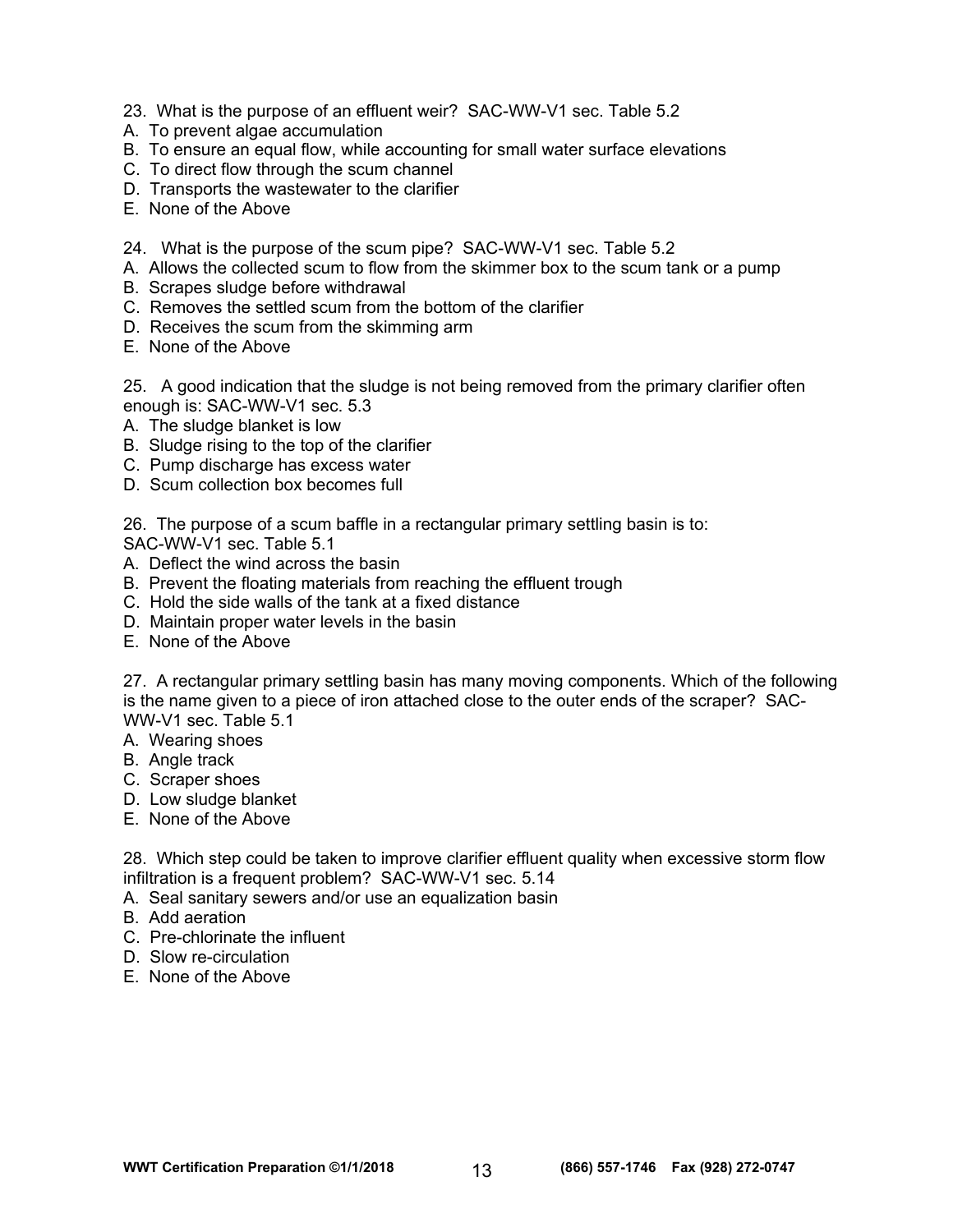29. Which of the following statements best explains the relationship between a primary and secondary clarifier? SAC-WW-V1 sec. 5.0

- A. Primary clarifiers do not have surface skimmers
- B. Sludge remains in the primary clarifier for months while secondary clarifiers only hours
- C. The operations and components are basically the same
- D. The shape of the clarifiers must be different
- E. None of the Above

30. If the sludge depth in a clarifier is too old, what will happen?

SAC-WW-V1 sec. 5.23

- A. Turbidity will decrease in the effluent
- B. Sludge may become septic
- C. SS from aeration tank will decrease
- D. Return activated sludge will have high oxygen demand
- E. None of the Above
- 31. The underdrain system of a trickling filter supports: SAC-WW-V1 sec. 6.01
- A. Distributor arm
- B. Media and ventilation
- C. Center well
- D. Underdrain channel
- E. None of the Above

32. What is the main purpose of re-circulation in a trickling filter process? SAC-WW-V1 sec. 6.02

- A. To increase influent TSS concentration
- B. To increase the contact time of the BOD and microorganisms
- C. To prevent the leakage of water from the shaft seal
- D. To increase the filtering period of the wastewater
- E. None of the Above

33. Standard-rate trickling filter growth usually sloughs off at which intervals:

- SAC-WW-V1 sec. 6.11
- A. Summer and winter
- B. Spring and fall
- C. Morning and night
- D. None of the above

34. The trickling filter process is experiencing a minor ponding problem on parts of the surface media. Which of the following corrective actions should be tried to ensure the quality of the effluent is not drastically changed? SAC-WW-V1 sec. 6.410

A. Chlorinate the surface with a 50 mg/L dosage

- B. Force a high volume of air through the underdrain system
- C. Spray a masking agent over the surface to help with odors
- D. Spray the surface with a high pressure water stream
- E. None of the Above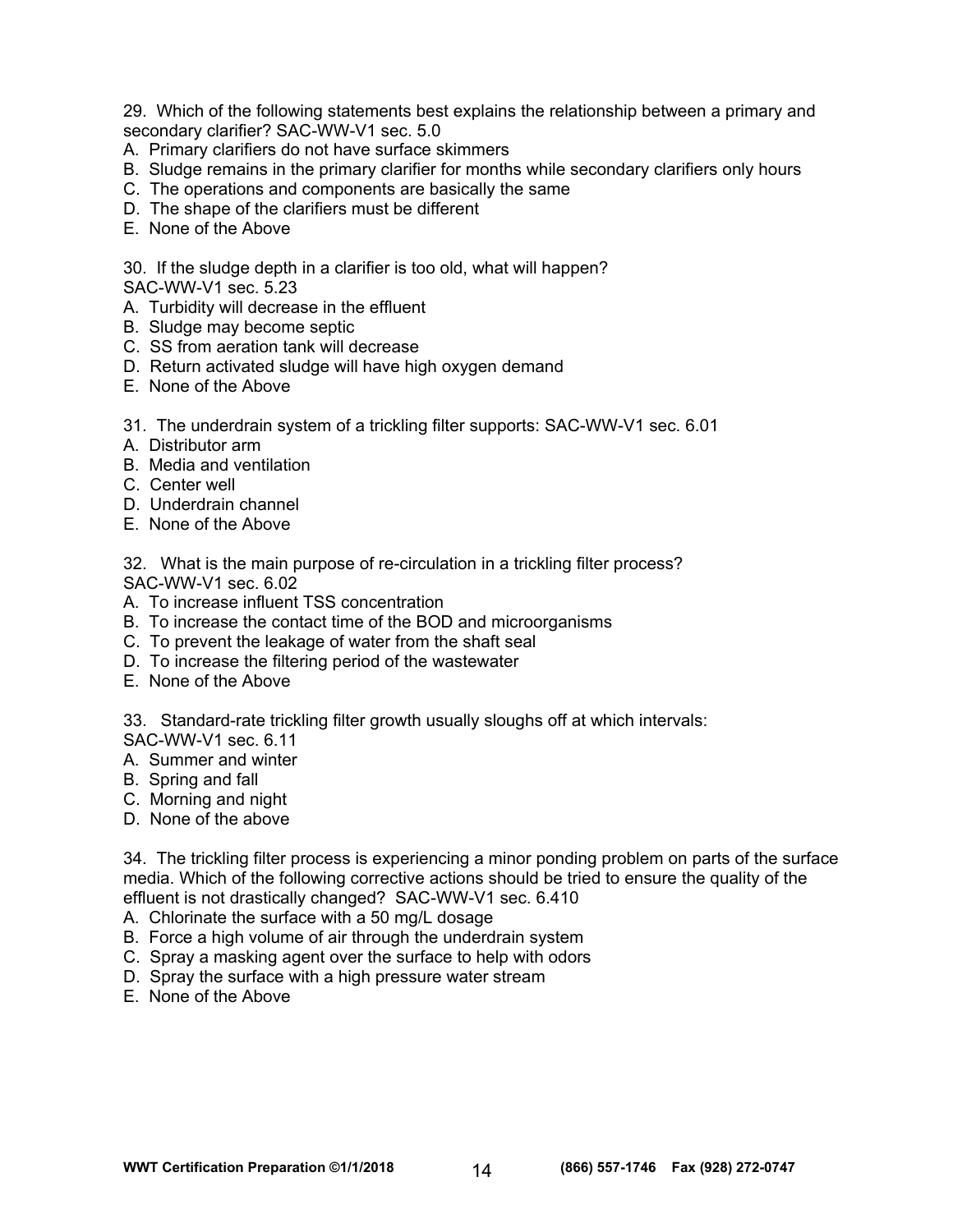35. Chlorine may be used to control filter flies in trickling filters. What chlorine residual is recommended for filter fly control? SAC-WW-V1 sec. 6.412

- A. 1 mg/L
- B. 200 mg/L
- C. 0.1 mg/L
- D. 500 mg/L
- E. None of the Above

36. Corrective measures should be taken immediately if foul odors develop in a trickling filter. Which of the following is **not** a guideline for preventing odors?

SAC-WW-V1 sec. 6.02

- A. Decrease the recirculation rate to allow more oxygen to reach the bed
- B. Examine ventilation facilities (such as the draft tube) in the filter
- C. Maintain aerobic conditions in the collection system and primary treatment units
- D. Discharge a commercially available odorant into the air by blowers
- E. None of the Above

37. Biological Contactors use stages to maximize the effectiveness of a given amount of media surface. What is the benefit of this design? SAC-WW-V1 sec. 7.0

- A. As BOD decreases, nitrification starts
- B. Increases the TSS and increases nitrification
- C. Handles lower BOD
- D. None of the above

38. In a rotating biological contactor, what controls flow from one stage to the next stage or from one bay to the next bay? SAC-WW-V1 sec. Table 7.1

- A. Rotating media
- B. Drive assembly
- C. Underdrains
- D. Orifice or weir located in the baffle
- E. None of the Above

39. What rotates the media in an air-driven rotating biological contactor (RBC) ? SAC-WW-V1 figure 7.8

- A. Air pressure
- B. Air cups
- C. Air velocity
- D. Diffuser head setting
- E. None of the Above

40. Which of the following samples are *not* suggested for monitoring rotating biological contactor treatment? SAC-WW-V1 sec. 7.121

- A. NTU
- B. BOD
- C. DO
- D. pH
- E. None of the Above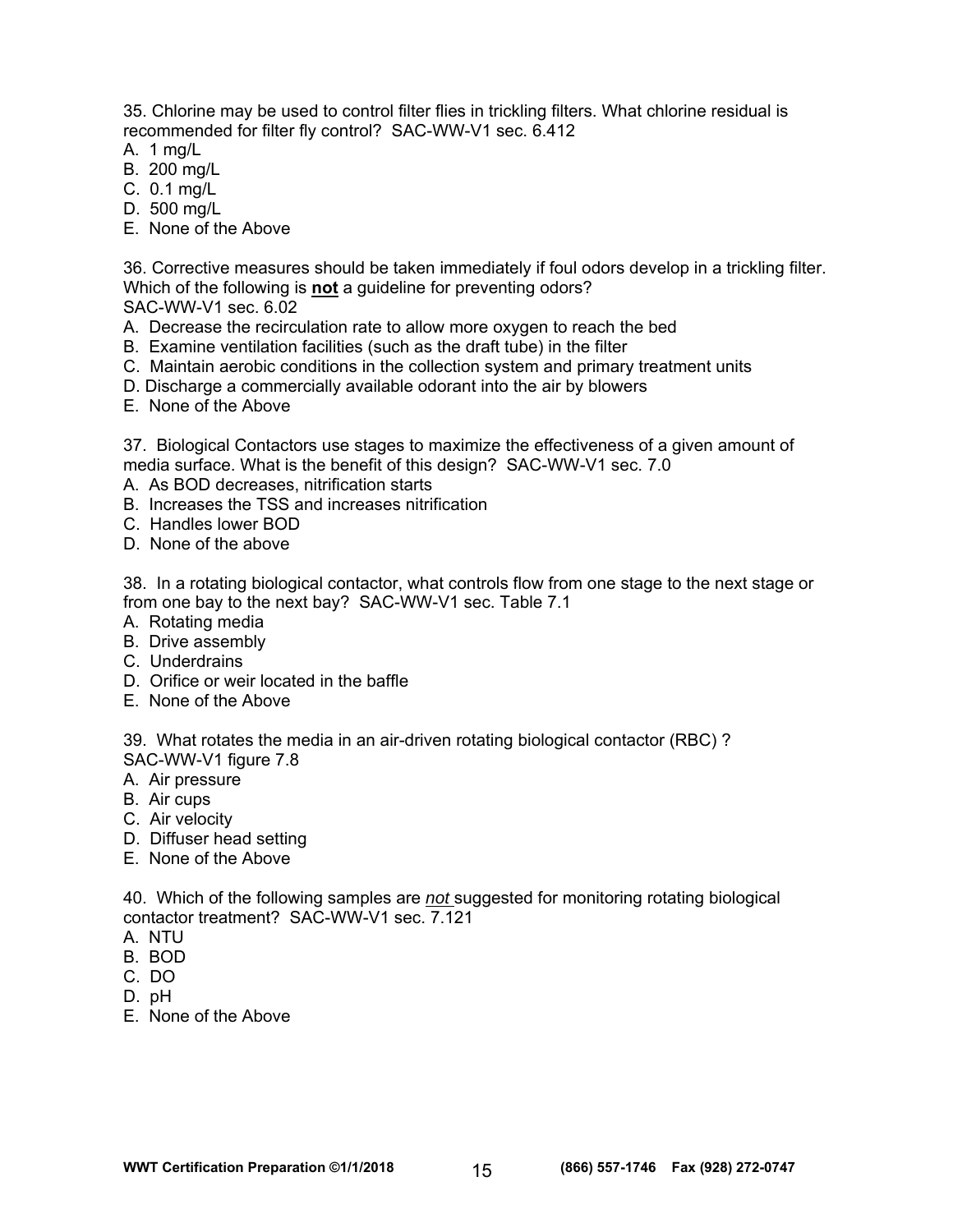41. Considering the layout and flow diagram for the complete treatment plant, most oxidation ditch plants would be most similar to which of the following: SAC-WW-V1 sec 8.300

- A. Completely mixed activated sludge
- B. Extended aeration
- C. Conventional activated sludge
- D. Contact stabilization
- E. None of the Above

42. Settled activated sludge is generally Than raw sludge. SAC-WW-V1 sec. 8.02

- A. Thinner
- B. Thicker
- C. Denser
- D. No different
- E. None of the Above

43. Control of sludge wasting requires a certain concentration of food/microorganisms' ratio. Which of the following measurements are needed to determine F/M? SAC-WW-V1 sec. 8.01

- A. SS detention time
- B. VSS in the return sludge
- C. BOD
- D. pH
- E. None of the Above

44. The operator is taking a settling test on a package activated sludge plant and notices that the sludge settles in 15 minutes and rises to the surface in 30 minutes. This indicates: SAC-WW-V1 sec. 8.26

- A. Dissolved oxygen levels are too high
- B. Solids levels in the aeration tank are to slow
- C. Coliform levels are too high in the aeration tank
- D. The plant is in good operation
- E. None of the Above

45. An activated sludge package plant is designed without sludge wasting facilities. Which procedure could be used if it is necessary for the plant to waste excess sludge? SAC-WW-V1 sec. 8.24

- A. Pump from the settled sludge in the clarifier to a sand drying bed
- B. Pump excess solids to the receiving stream
- C. Allow the sludge to billow over the clarifier weirs during sampling
- D. Chlorinate the effluent heavily during periods of bulking or billowing
- E. None of the Above

46. What is the standard DO level needed during start-up of activated sludge in an oxidation ditch? SAC-WW-V1 sec. 8.321

- A. At least 2.0 mg/L
- B.  $> 1$  to  $< 5$  mg/L
- C. >.5 to <1.0 mg/L
- D.  $\leq$  1 mg/L
- E. None of the Above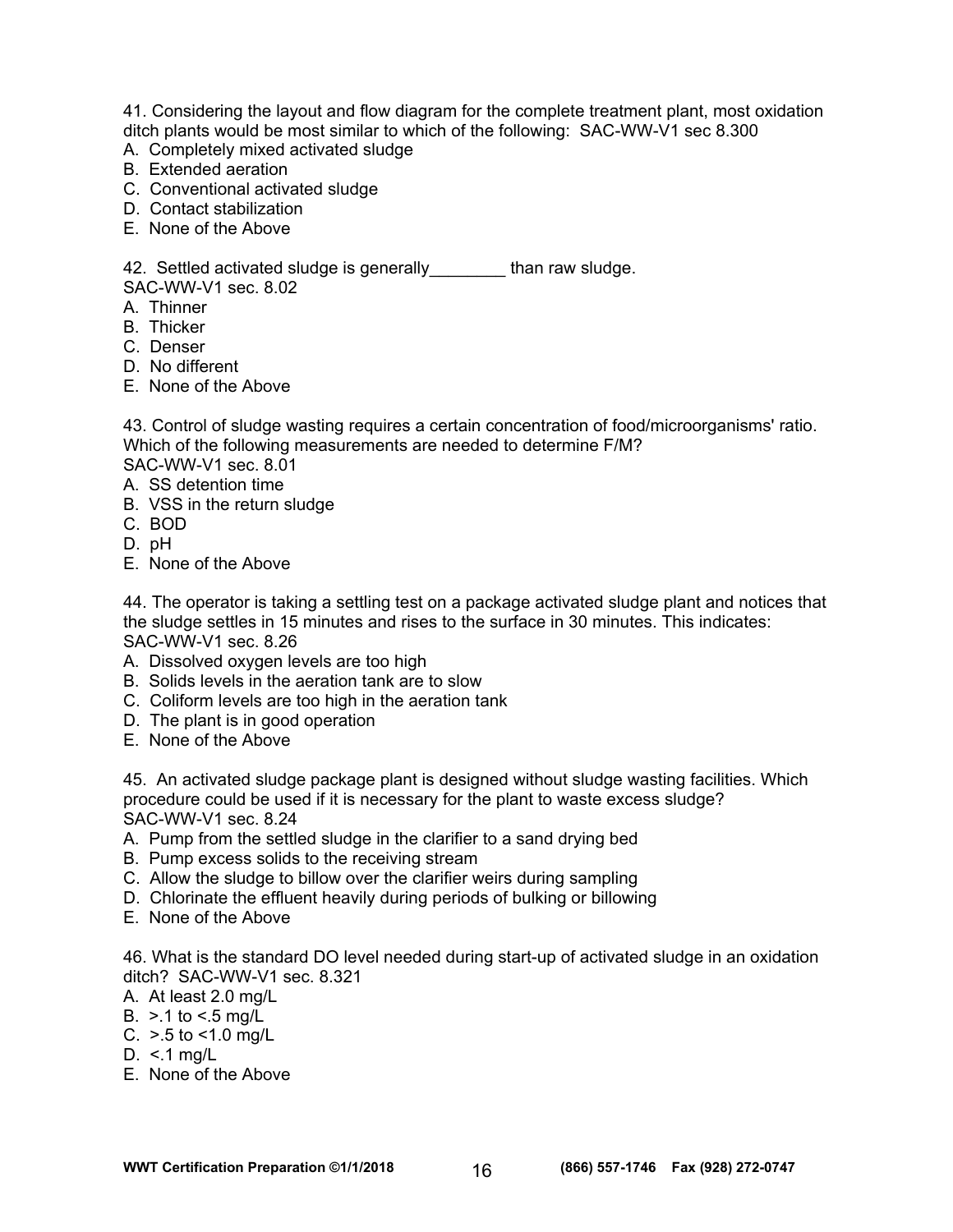- 47. Which of the following is true about extended aeration plants? WW-V1 sec. 8.201
- A. They have high organic loading rates
- B. They produce no sludge
- C. They do not produce as much waste sludge as other processes
- D. They have shortened aeration detention time
- E. None of the Above

48. Controlled discharge ponds are facultative ponds with long detention times, typically, periods of discharge are: SAC-WW-V1 sec. 9.2

- A. Spring and summer
- B. Spring and fall
- C. Fall and summer
- D. Summer and winter
- E. None of the Above

49. During which time would hydrogen sulfide odor cause problems in a stabilization pond? SAC-WW-V1 sec. 9.3

- A. Winter
- B. Summer
- C. Daylight hours
- D. At noon due to high flow rates entering the plant
- E. None of the Above

50. What does algae need to convert oxygen to carbon dioxide in a facultative stabilization pond? SAC-WW-V1 sec. 9.3

- A. Methane gas
- B. Nitrates
- C. Ammonia
- D. Sunlight
- E. None of the Above

51. The addition of chlorine, carbon dioxide, or sulfuric acid will the pH of the wastewater. SAC-WW-V1 sec. 9.3

- A. Neutralize
- B. Increase
- C. Stabilize
- D. Lower
- E. None of the Above

52. Which of the following is necessary before startup of a stabilization pond? SAC-WW-V1 sec. 9.5

- A. Spray the floor with a herbicide to prevent weed growth
- B. Allow only wastewater to fill the pond
- C. Mix a clay dirt into the influent flow to seal the floor
- D. Fill the pond with at least one foot of clean water
- E. None of the Above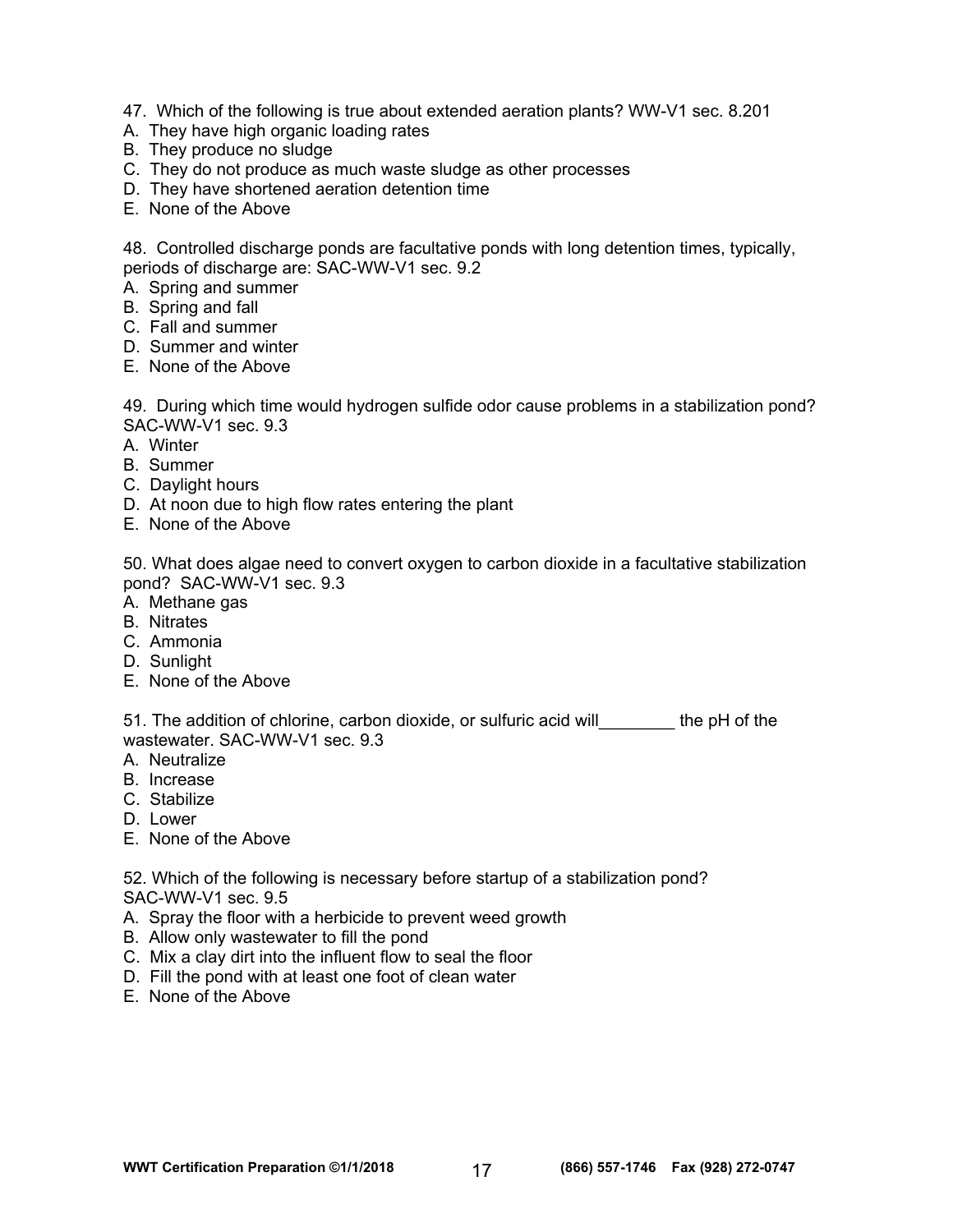53. What is the minimum depth of water needed to control weed growth in a stabilization pond? SAC-WW-V1 sec. 9.62

- A. 1 foot
- B. 2 feet
- C. 3 feet
- D. 5 feet
- E. 10 feet

54. All of the following methods are effective in removing algae in a stabilization pond except: SAC-WW-V1 sec. 9.65

- A. Algae seeding
- B. Air flotation
- C. Micro screening
- D. Slow sand filtration
- E. None of the Above

55. Which of the following best describe pathogens? SAC-WW-V1 sec.10.00

- A. Pathogens obtain their food supply without help
- B. Bacteria that are not found in water
- C. Bacteria, viruses and parasites that cause disease
- D. Pathogens are not harmful to humans
- E. None of the Above

56. Chlorine is added to the effluent before the contact chamber for complete mixing. What is the reason for not adding it directly to the chamber? SAC-WW-V1 sec. 10.232

- A. Removes the excess chlorine immediately after the solution enters the chamber
- B. It has very little mixing due to low velocities
- C. Is designed to have a high flow velocity
- D. Is covered and sunlight is needed to activate the chlorine
- E. None of the Above

57. When exposed to a small amount of chlorine, what can an operator do to give relief to a minor sore throat? SAC-WW-V1 sec. 10.33

A. Swallow a solution of lime and water

- B. Drink milk
- C. Breath pure oxygen
- D. Drink a little sodium hydroxide
- E. None of the Above
- 58. Chloramines are? SAC-WW-V1 sec. 10.031
- A. Enzymes
- B. Combined chlorine and ammonia
- C. Found in polluted air
- D. Free chlorine
- E. None of the Above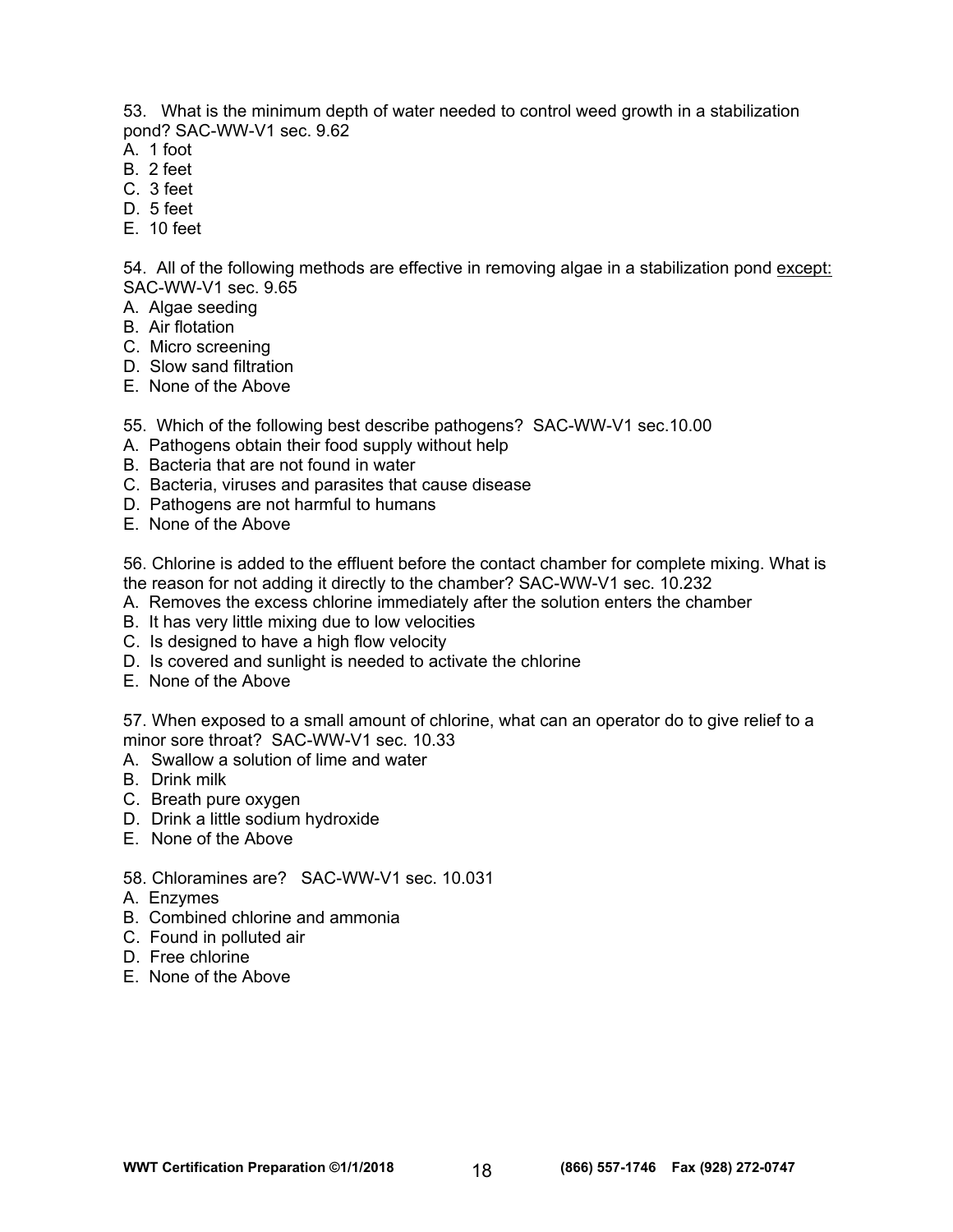59. Which one of the following does not react with chlorine before disinfection takes place? SAC-WW-V1 sec. 10.02

- A. Phosphate
- B. Phenols
- C. Hydrogen sulfide
- D. Organic matter
- E. None of the Above

60. Which of the following is a recommended type of pipe used for chlorine solution lines? SAC-WW-V1 sec. 10.230

- A. Iron or galvanized
- B. PVC schedule 40
- C. PVC schedule 80
- D. Copper
- E. None of the Above

61. Which one of the following is *not* a normal procedure for gas chlorination start-up? SAC-WW-VI sec. 10.250

- A. Inspect vacuum lines
- B. Open chlorine metering orifice slightly
- C. Start injector water supply
- D. Open the chlorine gas valve at the chlorinator
- E. None of the Above

62. The part of the chlorine cylinder that is designed to melt, at 158°F to 165°F to prevent the cylinder from exploding, in the event of fire is the? SAC-WW-V1 sec. 10.400

- A. Fusible plug
- B. Needle valve seat
- C. Tank safety seal
- D. Injector
- E. None of the Above

63. A chlorine leak can be safely detected by: SAC-WW-V1 sec. 10.42

- A. Ammonia solution vapor
- B. By smell
- C. Chlorine test strip
- D. Spraying water on suspected leak
- E. None of the Above

64. Failure of the chlorine solution pumps would result in: SAC-WW-V1 sec. 10.06

- A. Higher effluent fecal coliform count
- B. A decrease in digester gas production
- C. No change in effluent fecal coliform count
- D. Lower effluent fecal coliform count
- E. None of the Above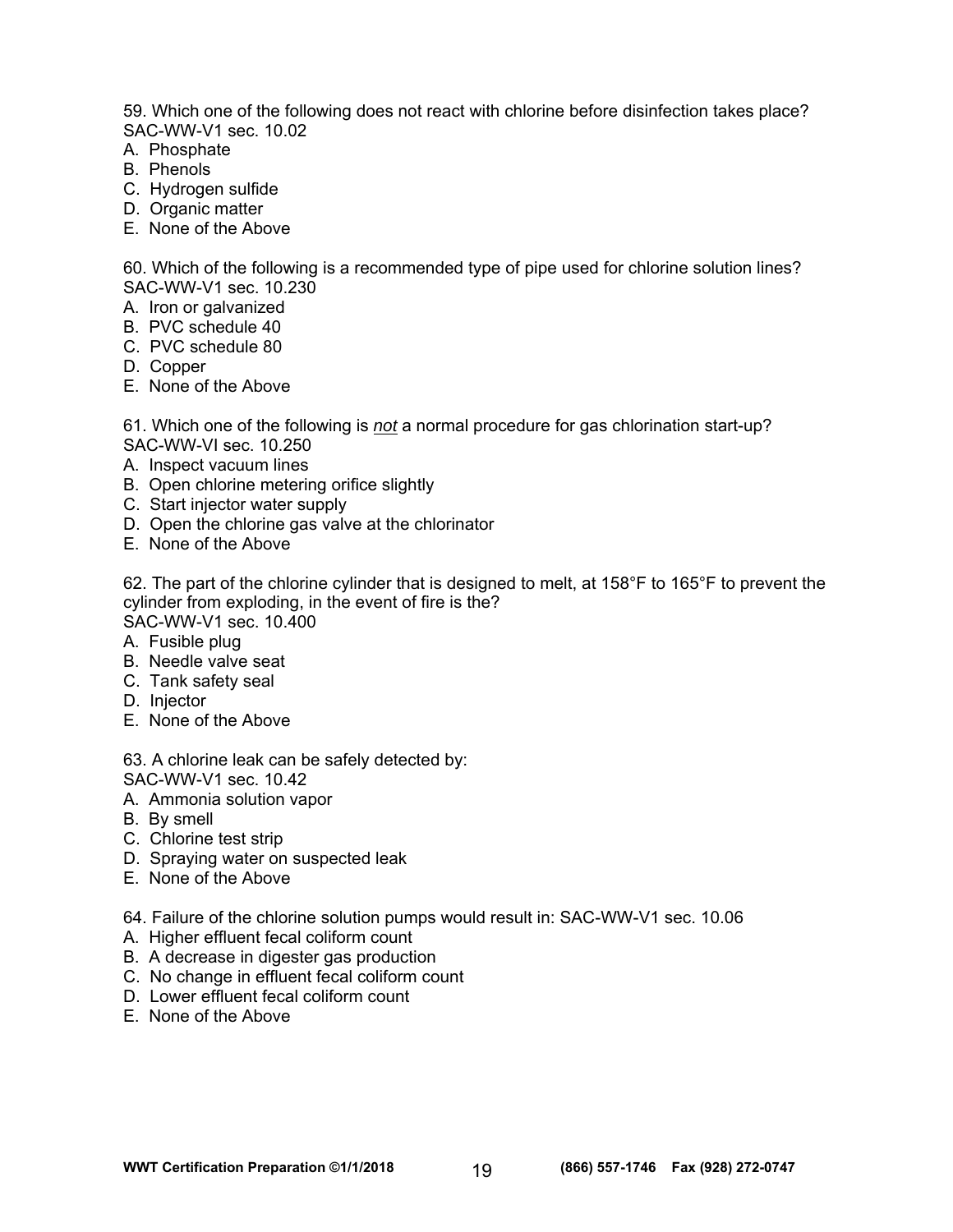65. An amperometric titration is used to measure: SAC-WW-V1 sec. 10.205

- A. Chlorine residual
- B. Alkalinity
- C. Conductivity
- D. COD
- E. None of the Above

66. When shutting down a gas chlorinator system, which valve should be closed first on the system? SAC-WW-V1 sec. 10.270

- A. The chlorine container gas outlet valve
- B. The pressure regulator valve
- C. The pressure relief/vacuum valve
- D. The rotameter or needle valve
- E. None of the Above

67. Estimate the velocity of wastewater flowing through a grit channel if a stick travels 32 feet in 36 seconds. SAC-WW-V1 sec. A.131 Example 2

- A. 1.125 ft/sec
- B. 1152 ft/sec
- C. .89 ft/sec
- D. 15 ft/sec
- E. None of the Above

68. A circular secondary clarifier handles a flow of o.9 MGD and suspended solids of 3600 mg/L. The clarifier is 50 feet in diameter and 8 feet deep. Find the surface-loading rate. SAC-WW-V1 sec. A. 132 Example 5

- A. 500 gpd/sq ft
- B. 400 gpd/sq ft
- C. 459 gpd/sq ft
- D. 363 gpd/sq ft
- E. None of the Above

69. A flow of 1.1 MGD is applied to a trickling filter 50 feet in diameter and 4 feet deep. The BOD of the wastewater is 120 mg/L. Calculate the hydraulic loading on the filter. SAC-WW-V1 sec. A. 133 Example 8

- A. 561 gpd/sq ft
- B. 542 gpd/sq ft
- C. 571 gpd/sq ft
- D. 556 gpd/sq ft
- E. None of the Above

70. Determine the chlorine demand of an effluent if the chlorine residual is 1.1 mg/L and the chlorine dose is 10.0 mg/L. SAC-WW-V1 sec. A. 137 Example 21

- A. 8.9 mg/L
- B. 9.1 mg/L
- C. 9.4 mg/L
- D. 9.6 mg/L
- E. None of the Above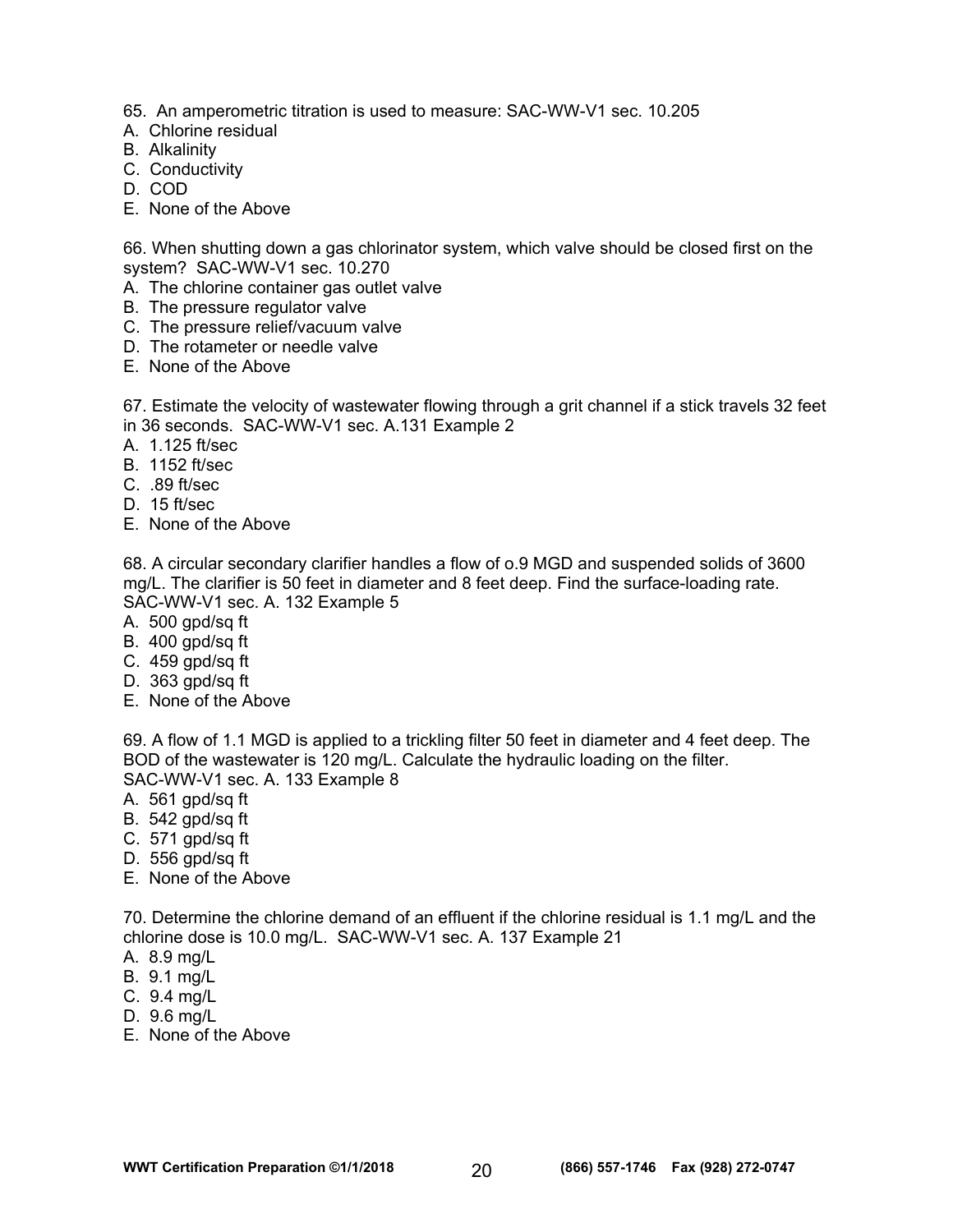71. Operators perform jobs that require specialized safety equipment and procedures in case of an emergency. How can a facility insure proper use of the equipment? SAC-WW-V2 sec. 14.84

- A. Give each operator a training manual to study
- B. Perform hands-on training courses with the safety equipment used during emergencies
- C. Demonstrate an emergency through pictures and slides
- D. Fire any operator who performs tasks in a dangerous manner
- E. None of the Above

72. When working around anaerobic digesters the operators must be aware of hydrogen sulfide gas. Why must the air be tested for hydrogen sulfide gas rather than relying on the sense of smell? SAC-WW-V2 sec. 14.223

- A. Hydrogen sulfide gas will dull the sense of smell at low concentrations
- B. Hydrogen sulfide can be sensed only at high concentrations
- C. Hydrogen sulfide cannot be detected by the sense of smell
- D. Hydrogen sulfide is lighter than air and is near the ceiling
- E. None of the above

73. What is the maximum noise level (decibels dBA) operators can be exposed to for an eight-hour period? SAC-WW-V2 sec. 14.191

- A. 25 dBA
- B. 85 dBA
- C. 95 dBA
- D. 105 dBA
- E. None of the Above

74. The inside of a steel tank is being painted with a new bitumastic or asphaltic coating for corrosion, besides air monitoring, what would another safety concern be? SAC-WW-V2 sec. 14.228

- A. Vapors will react with skin to produce burns
- B. Production of high oxygen atmosphere
- C. Coating will react with steel and produce methane gas
- D. Carbon monoxide is a by-product of the coating
- E. None of the Above

75. Laboratory chemicals can be deadly and should have markings to show it. What other information should clearly be printed on the containers? SAC-WW-V2 sec. 14.31

- A. Approved warning labels
- B. Return address of the manufacture
- C. Telephone number of the local poison control center
- D. The date of purchase
- E. None of the Above

76. Which of the following pumps are known as propeller pumps? WW-V2 sec. 15.111

- A. Incline screw pump
- B. Axial-flow
- C. Centrifugal pump
- D. Reciprocating
- E. None of the Above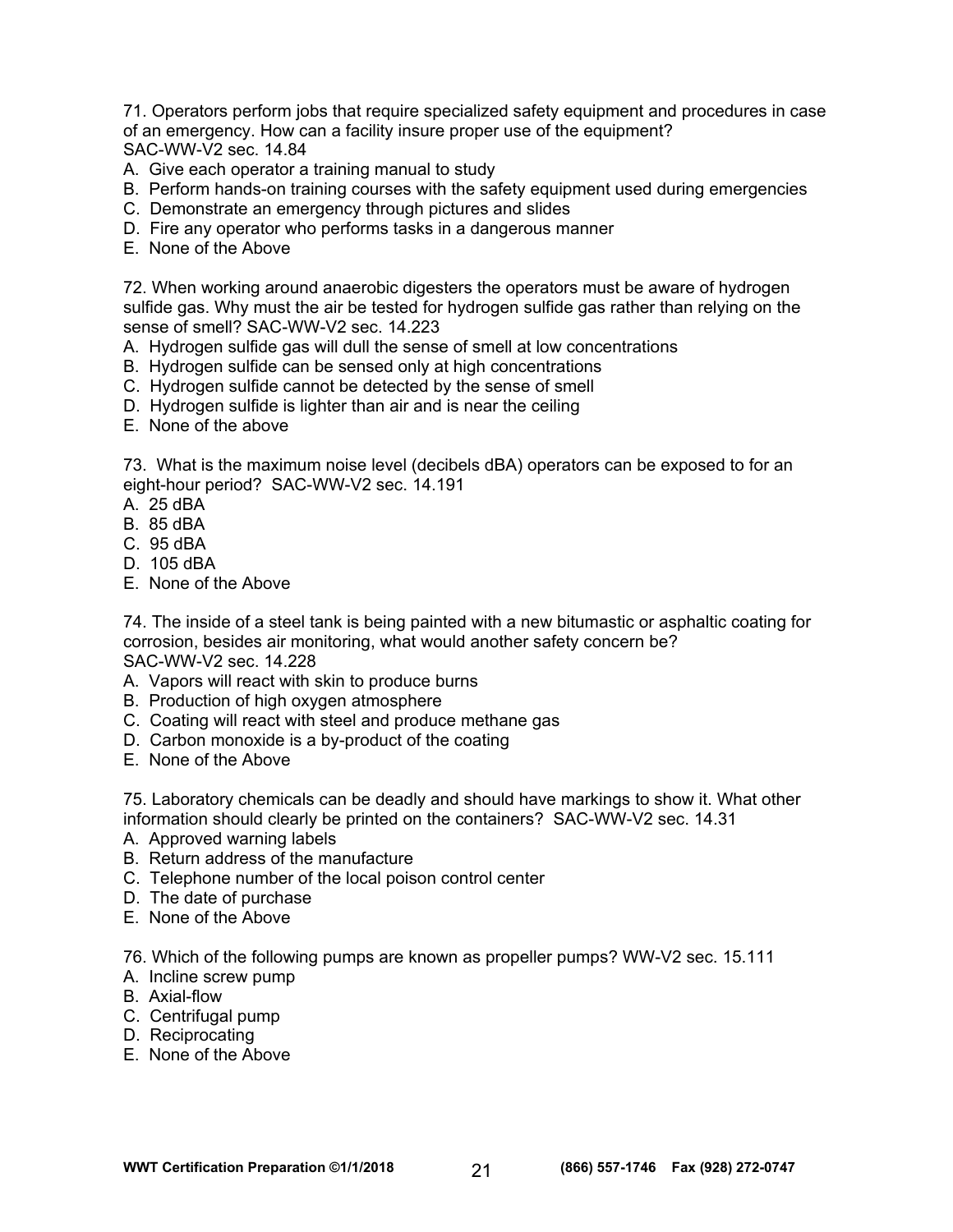77. Why would it be more of an advantage to use pneumatic ejectors in place of centrifugal pumps when handling limited flows? SAC-WW-V2 sec. 15.111

- A. Pneumatic ejectors are highly efficient for pumping large flows
- B. Centrifugal pumps need more attention
- C. Because of electrical overloading
- D. At lower flows centrifugal pumps tend to plug easily do to small impellers
- E. None of the Above

78. In a progressive cavity pump, which of the following parts spin? SAC-WW-V2 sec. Figure 15.12

- A. The stator
- B. The rotor
- C. The mounting
- D. The inlet
- E. None of the Above

79. Properly maintained bearings can last for years. What can cause bearings to fail? SAC-WW-V2 sec. 15.122

- A. Proper lubrication
- B. Fatigue failure
- C. Excessive rotation
- D. To large of bearings
- E. All of the above

80. What is the purpose of a suction gauge for a wet well? SAC-WW-V2 table 15.3

- A. Indicates discharge head
- B. Directs flow
- C. Indicates trapped gases in the line
- D. Indicates suction head or lift
- E. None of the Above

81. When shutting down a pump for a long period of time, the operator should flush all sludge from the pump or piping because? SAC-WW-V2 sec. 15.14

- A. It would take longer for the pump to get up to speed on startup
- B. Gases can be produced that can rupture the pipe or pump
- C. The bacteria in the sludge could corrode the pipe
- D. Priming of a pump is always accomplished with fresh potable water
- E. None of the Above

82. Why are shear pins used? SAC-WW-V2 Chapter 15 paragraph 12

- A. To help operator record completed work
- B. To prevent damage under sudden overload
- C. To make sure equipment runs when overloaded
- D. To hold flanges in place
- E. None of the above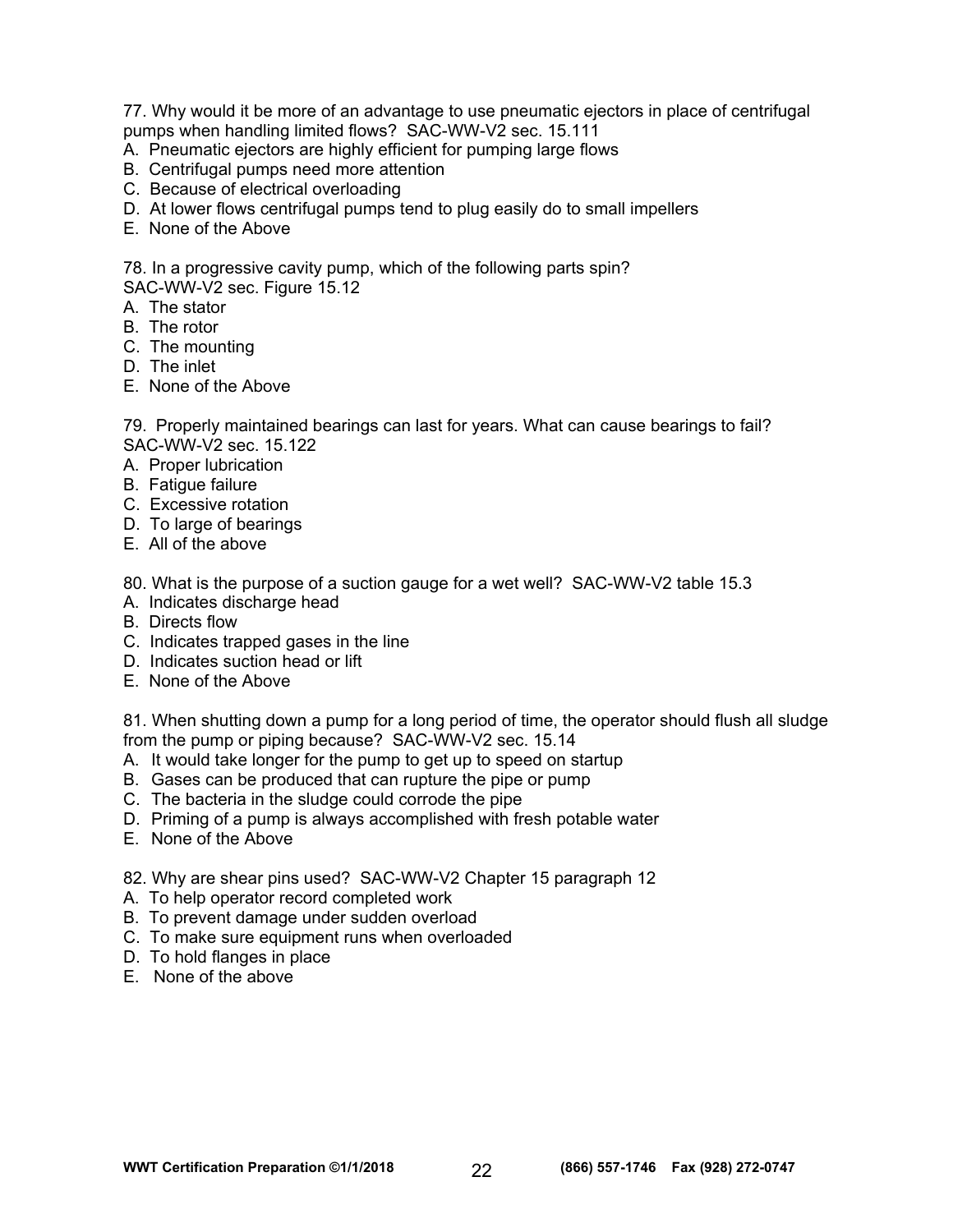83. When scum lines become plugged, which of the following would NOT be used to remove scum? SAC-WW-V2 sec. 15.32

- A. A pig
- B. Rod or high pressure
- C. Pumped grit
- D. Warm digested sludge
- E. None of the Above

84. Mechanical seals are used in place of packing for what reason?

SAC-WW-V2 sec. 15.121

- A. Mechanical seals eliminate undesirable leakage
- B. Mechanical seals handle shaft misalignments
- C. Packing can be more expensive
- D. Packing causes direct damage to shaft
- E. None of the Above

85. A progressive cavity pump is typically used for: SAC-WW-V2 sec. 15.115

- A. Moving large volumes of wastewater
- B. Very small applications such as lab equipment
- C. Pumping chemical feeds
- D. Pumping liquids high in solids
- E. None of the Above

86. What is the proper operating position of check valves on a reciprocating pump when in the discharge stroke? SAC-WW-V2 sec. 15.113

- A. Intake closed; discharge open
- B. Intake open; discharge closed
- C. Intake open; discharge open
- D. Intake closed; discharge closed
- E. In through the outdoor

87. An imaginary line running along the center of the shaft is called:

SAC-WW-V2 sec. 15.111

- A. Axial to Impeller
- B. Axis to Impeller
- C. Radial to Impeller
- D. Stator
- E. None of the Above

88. A vertical centrifugal pump with two impellers is known as a:

SAC-WW-V2 sec. 15.112

- A. A multi-stage pump
- B. A compound pump
- C. An auxiliary pump
- D. Double suction pump
- E. None of the Above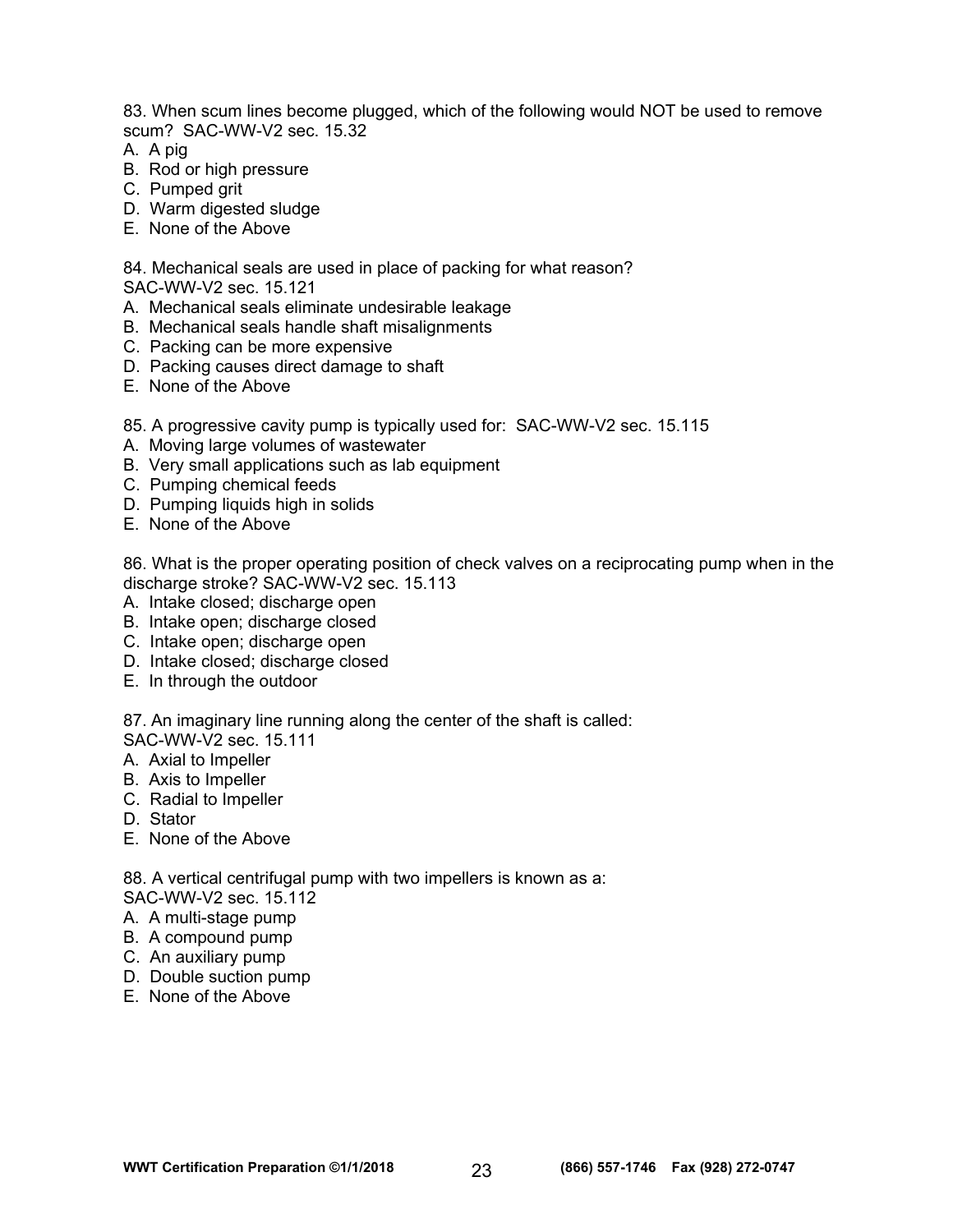89. Liquids that vaporize or evaporate at room temperature are known as: SAC-WW-V2 sec. 16.220

- A. Volatile liquids
- B. Volatile odors
- C. Volatile acids
- D. Volatile solids
- E. None of the Above

90. When reading a liquid measurement in a glass buret, the operator should: SAC-WW-V2 sec. 16.43

- A. Read the liquid at the top of the curve line in the buret
- B. Read the liquid at the middle of the curve line in the buret
- C. Read the liquid at the bottom level of the top curve line in the buret
- D. Read the liquid at the bottom level of the curve line in the buret
- E. None of the Above
- 91. Which of the following is a Composite Sample? SAC-WW-V2 sec. 16.33
- A. Samples taken throughout the day at intervals of time
- B. A single sample taken at a set time
- C. A sample taken but stored refrigerated for 24 hours
- D. A sample that the operator deposits
- E. None of the above

92. What is the purpose of a Secchi Disc? SAC-WW-V2 sec. 16.4

- A. For measuring the clarity of water
- B. Marking sludge levels
- C. A new disc to replace CD's
- D. Analyze solids
- E. None of the Above

93. Which chemical would NOT be used to control Hydrogen Sulfides? SAC-WW-V2 sec. 16.411

- A. Chlorine
- B. Oxygen
- C. Methane
- D. Hydrogen peroxide
- E. None of the Above

94. When preparing to filter TSS, which of the following is a pretreatment step? SAC-WW-V2 sec. 16.43

- A. Shake or mix the sample
- B. Acidify the sample
- C. Dechlorinate the sample
- D. Adjust the pH of the sample
- E. None of the Above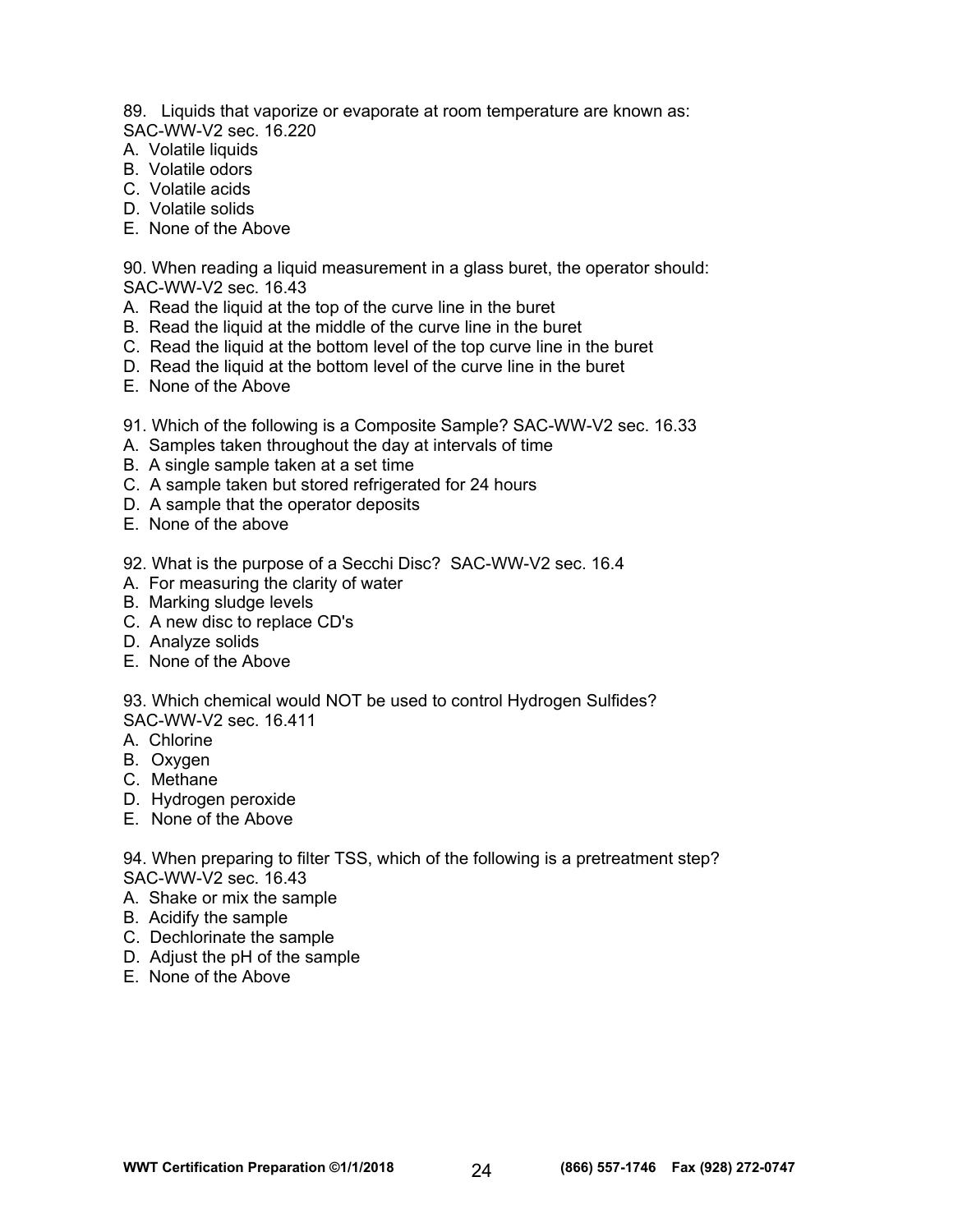95. When performing a volatile solids test on the sludge, what is the test measuring? SAC-WW-V2 sec. 16.44

- A. The amount of inorganic material
- B. The amount of gasoline or oil in the sample
- C. The amount of organic material
- D. The amount of nitrogen in the sample
- E. None of the Above

96. Grouping measurements and describing the result in a single number is known as: SAC-WW-V2 sec. 18.3

- A. Average and means
- B. Gage readings
- C. Time intervals
- D. None of the above
- E. None of the Above

97. A device that continuously measures and calculates totals are called:

SAC-WW-V2 sec. 18.4

- A. Manometer
- B. Gage
- C. Totalizer
- D. Range finder
- E. None of the Above

#### 98. What is MPN?

SAC-WW-V2 sec. 18.6

- A. Mixed Portion Number
- B. Most Probable Number
- C. My Personal Number
- D. New TV channel
- E. None of the Above

99. Which analysis requires a grab sample? SAC-WW-V2 sec. 16.33

- A. pH, DO
- B. Temperature
- C. All of the above
- D. None of the above

100. Which of the following is a good practice for operators to follow when working around moving equipment? SAC-WW-V2 sec. 14.21

- A. Do not wear rubber shoes
- B. Use only free tools when working on motor or pumps
- C. Do not wear loose clothing
- D. Use only one hand to work on any piece of equipment

101. The pH of wastewater is an important aspect. Hydrogen sulfide is extremely pH dependent. In which state is sulfide when in an ionic form? SAC-WW-V3 sec. 1.12

- A. Gaseous
- B. Solution
- C. Solid
- D. Pure form
- E. None of the Above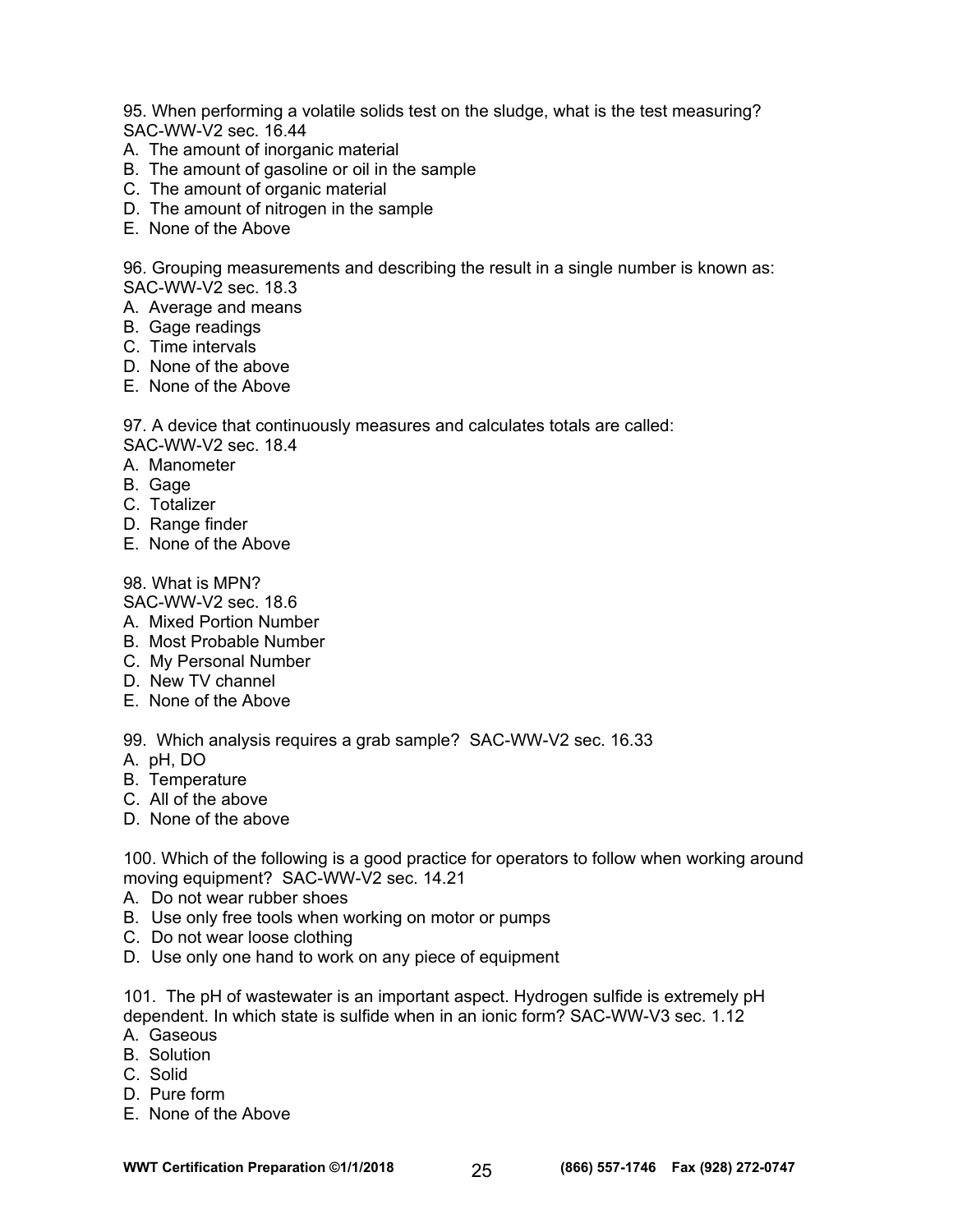102. Sulfide can exist in wastewater in three forms depending on the pH: S<sup>2-</sup> ion, HS<sup>-</sup> ion, or H2S gas. At the ideal temperature, what sulfide would form at a pH of 14? SAC-WW-V3 sec. 1.12

- A. S<sup>2-</sup> ion, 90%
- B. HS- ion, 100%
- C. H2S gas, 100%
- D. H2S, 50% and HS- , 50%
- E. None of the Above

103. The presence or absence of oxygen establishes whether hydrogen sulfide will exist. If more than 1.0 mg/L of oxygen is present, what will happen to anaerobic bacteria? SAC-WW-V3 sec. 1.12

- A. It will become soluble BOD
- B. It will oxidize to thiosulfate
- C. It will produce higher levels of sulfide
- D. Hydrogen sulfide will not exist
- E. None of the Above

104. Which of the following represents the reaction of ammonia with chlorine? SAC-WW-V3 sec. 1.40

A.  $NH_3 + Cl_2 = NH_2Cl + CHI$ 

- B.  $NH<sub>2</sub>Cl+Cl<sub>2</sub> = NHCl<sub>2</sub> + HCl$
- C. NHCl<sub>2</sub> + Cl<sub>2</sub> = NCl<sub>3</sub> + HCl
- D. Monochloramine, NH<sub>2</sub>Cl
- E. None of the Above

105. Hydrogen peroxide has been used as an oxidant to control odors. What are the disadvantages of using hydrogen peroxide? SAC-WW-V3 sec. 1.401

- A. Inability to treat ammonia
- B. It's an oxidant
- C. Inhibits the regeneration of sulfate reducing microorganisms
- D. Lack of toxic by-products
- E. None of the Above

106. The pH of a production facility's wastewater may vary from 2.5 to 13.0 depending on the product being processed. It may be necessary to neutralize the wastewater to achieve a neutral pH. What chemical could be added to make a wastewater with a pH of 2.5 neutral? SAC-WW-V3 sec. 2.52

- A. Caustic
- B. Sulfide
- C. DO
- D. Sodium bicarbonate
- E. None of the Above

107. COD is an alternative to BOD for measuring the pollutional strength of wastewater. Bearing in mind that the BOD and COD tests involve separate and distinct reactions, what is the primary disadvantage of the COD test? SAC-WW-V3 sec. 2.52

- A. Chloride may interfere with the chemical reaction
- B. It measures the presence of carbon and hydrogen
- C. It takes 5 days to get results
- D. None of the above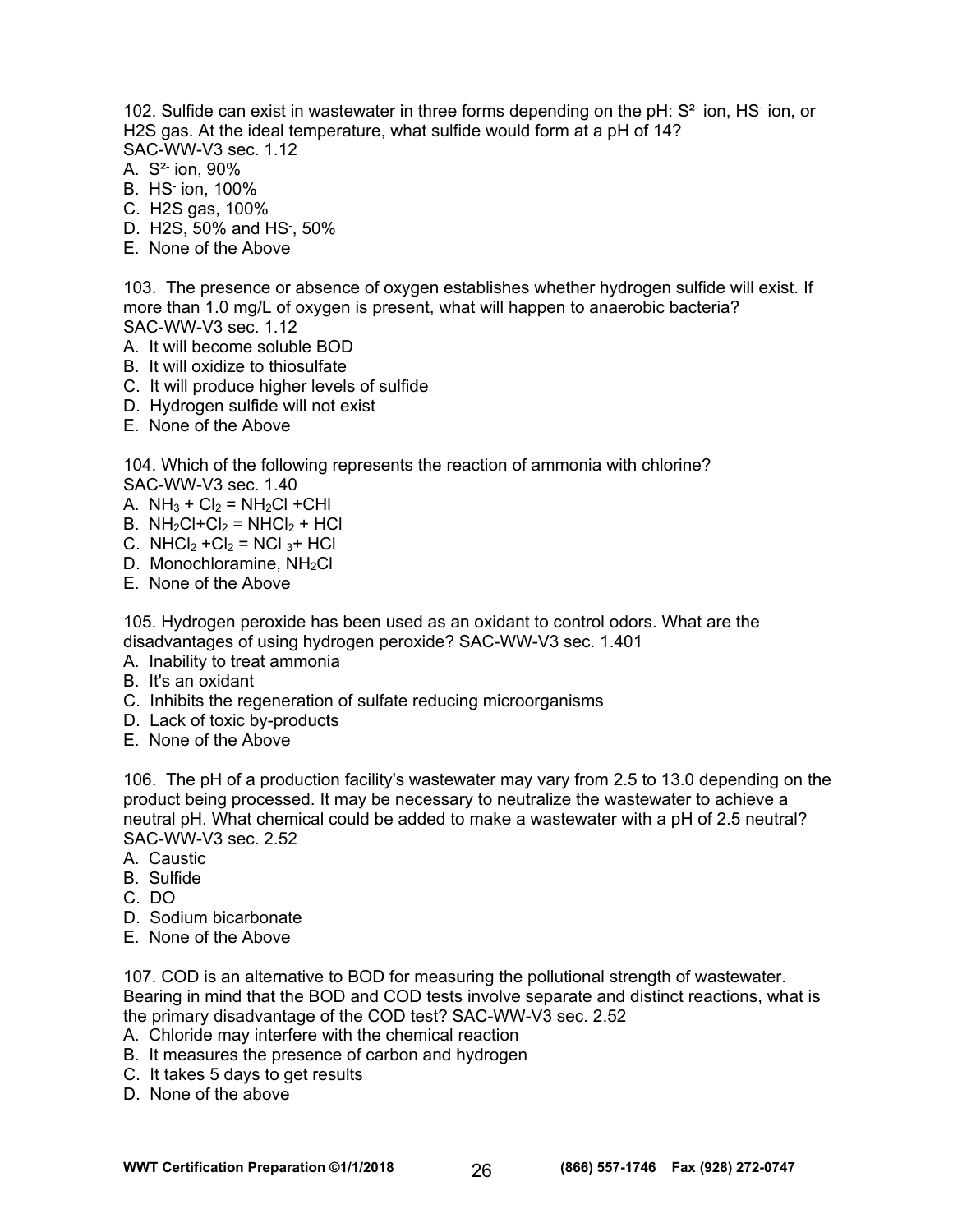108. This chemical has been used like chlorine to control odors. This chemical reacts with other substances very similar to chlorine. SAC-WW-V3 sec. 1.40

- A. Phenol
- B. Hydrogen Peroxide
- C. Sodium hypochlorite
- D. Chromate
- E. Nitrate

109. In gravity thickening of wastewater sludge, gravity forces are used to separate solids from the sludge being treated. Secondary sludge's are not well suited for gravity thickening because it contains:

SAC-WW-V3 sec. 3.110

- A. Bound water
- B. High alkalinity
- C. Low pH
- D. Dissolved oxygen
- E. None of the Above

110. If a primary sludge is allowed to go septic, which of the following gases are produced? SAC-WW-V3 sec. 3.110

- A.  $H_2S$  and  $CO_2$
- $B. CH<sub>4</sub>$
- C. A & B
- D. Ozone
- E. None of the Above

111. Which of the following is not a recommendation for preventing odors in a trickling filter? SAC-WW-V1 sec. 6.411

- A. Maintain aerobic conditions in the sewer system
- B. Use of masking agents
- C. Increase of BOD loading
- D. Check and clear filter ventilation
- E. None of the Above

112. Which of the following solutions helps prevent trickling filters from freezing? SAC-WW-V1 sec. Table 6.2

- A. Decrease the recirculation
- B. Parallel operations
- C. Reduce nozzles spray
- D. All of the above
- E. None of the Above

113. Excessive sloughing or biological growth on a trickling filter is an indication of: SAC-WW-V1 sec. 6 troubleshooting guide

- A. Ice buildup on filter media
- B. Increase in secondary clarifier effluent suspended solids
- C. Uneven distribution of flow
- D. Filter ponding
- E. None of the Above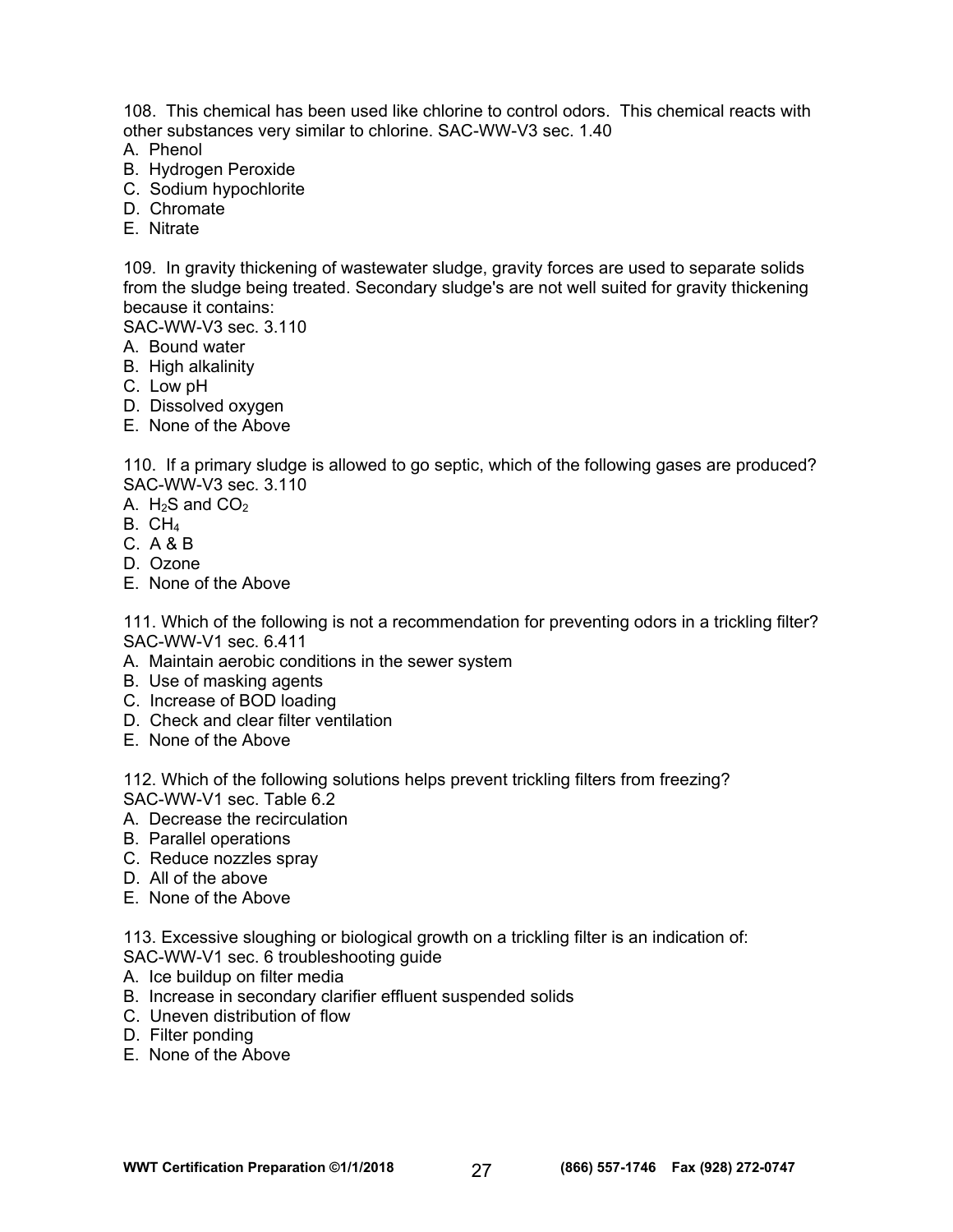114. The high-rate trickling filter is fed at 2,100 GPM and the filter diameter is 100 feet. What is the surface area flow rate in gallons per day? SAC-WW-V1 sec. 6.71

- A. 385 GPD/sq ft
- B. 385 GDP
- C. 7850 GPD/Sq ft
- D. 3 MGD
- E. None of the Above

115. Development of white biomass over most of a Rotating Biological Contactor (RBC) disc area could be resolved by: SAC-WW-V1 table 7.2

- A. Decreasing the treatment influent flow
- B. Increasing the chlorination in the first stage

C. Adjusting baffles between first and second stages to increase total surface area in first stage

D. None of the above

116. If the motor bearings on a RBC are running above 200°F, which of the following corrective actions could be taken? SAC-WW-V1 table 7.232

- A. Lubricate bearings per manufacturer's instruction
- B. Check torque and alignment of bearings
- C. Make sure the shaft is properly aligned.
- D. All of the above
- E. None of the Above

117. When making changes to correct a problem in an activated sludge package plant, how long might it take before the correction shows? SAC-WW-V1 sec. 8.252

- A. At least 3 or more days
- B. 24 hours
- C. 3 hours
- D. Depends on the basin detention time

118. Changing conditions or abnormal conditions can upset the microorganisms in the activated sludge process. If the sludge is bulking in the clarifier what could one possible factor be? SAC-WW-V1 sec. 8.252

- A. Low DO concentration
- B. High rate of aeration
- C. Clarifier flow to high
- D. Hydraulic overload is too high
- E. None of the Above

119. Some aeration tubing systems require cleaning on a weekly basis. Which of the following can be used to remove deposits of carbonate on the tubing slits and biological slime from inside the tubing?

SAC-WW-V1 sec. 9.7

- A. Chlorine
- B. Sodium hydroxide
- C. Anhydrous ammonia
- D. Anhydrous hydrogen chloride
- E. None of the Above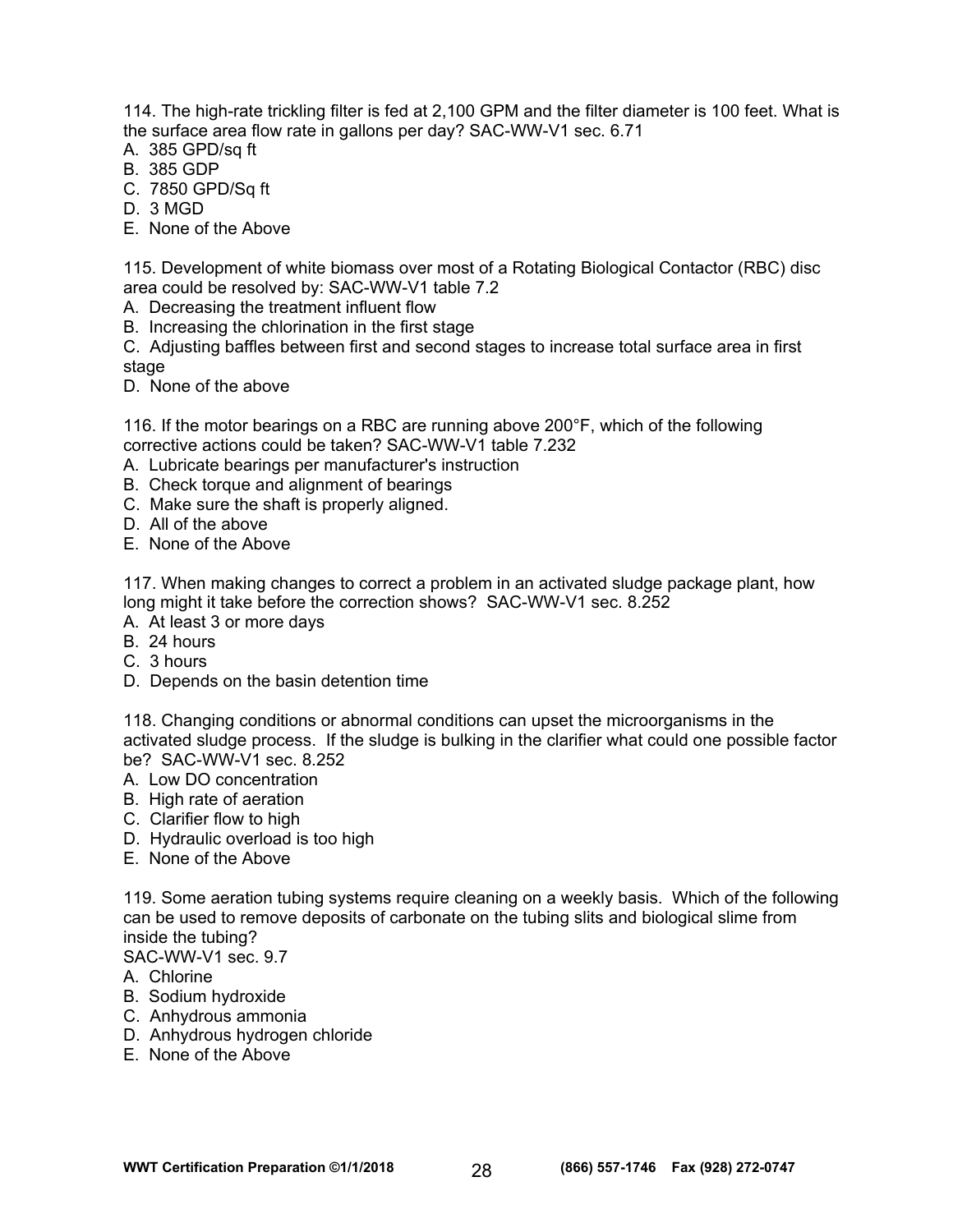120. Which of the following lab sample is taken daily from the effluent of a pond? SAC-WW-V1 table 9.3

- A. Chlorine residual
- B. Coliform group
- C. Dissolved oxygen
- D. pH
- E. None of the Above

121. Wastewater facilities may be required to provide chlorination services for which of the following activities? SAC-WW-V1 sec. 10.28

- A. Disinfection of effluent
- B. Process control of activated sludge
- C. Season odor control
- D. All of the above
- E. None of the Above

122. According to the Sacramento Manual, in order to meet NPDES permit coliform requirements what is the required chlorine residual at the outlet of the chlorine contact basin? SAC-WW-V1 sec. 10.28

- A. 4.5 mg/L
- B. 3 mg/L
- C. 2.5 mg/L
- D. 1 mg/L
- E. None of the Above

123. During the night shift, the operator notes that the chlorine residual analyzer recorder controller is not maintaining the chlorine residual properly. Which of the following could be a probable cause of the problem? SAC-WW-V1 Table 10.1

- A. That flow fluctuations are the probable cause
- B. That electrodes are fouled and should be cleaned
- C. An increase in DO oxidized the residual
- D. Ammonia is interfering and this is a common occurrence
- E. None of the Above

124. A regular program of scheduled preventive maintenance is essential to keep a chlorinator functioning properly. If the operator notices that the chlorinator will not feed chlorine, the first thing an operator should check is: SAC-WW-V1 Table 10.1

- A. The chlorine supply gages
- B. The evaporation unit
- C. The injector line
- D. None of the above

125. During your inspection of the chlorine feed system, you find that there is no chlorine gas pressure at the chlorinator. You check and find the chlorine cylinder is full and the valve is open. What is the probable cause? SAC-WW-V1 Table 10.1

- A. Inadequate injector vacuum
- B. Plugged or damaged pressure-reducing valve
- C. Chlorinator discharge valve is closed
- D. Injector diaphragm ruptured
- E. None of the Above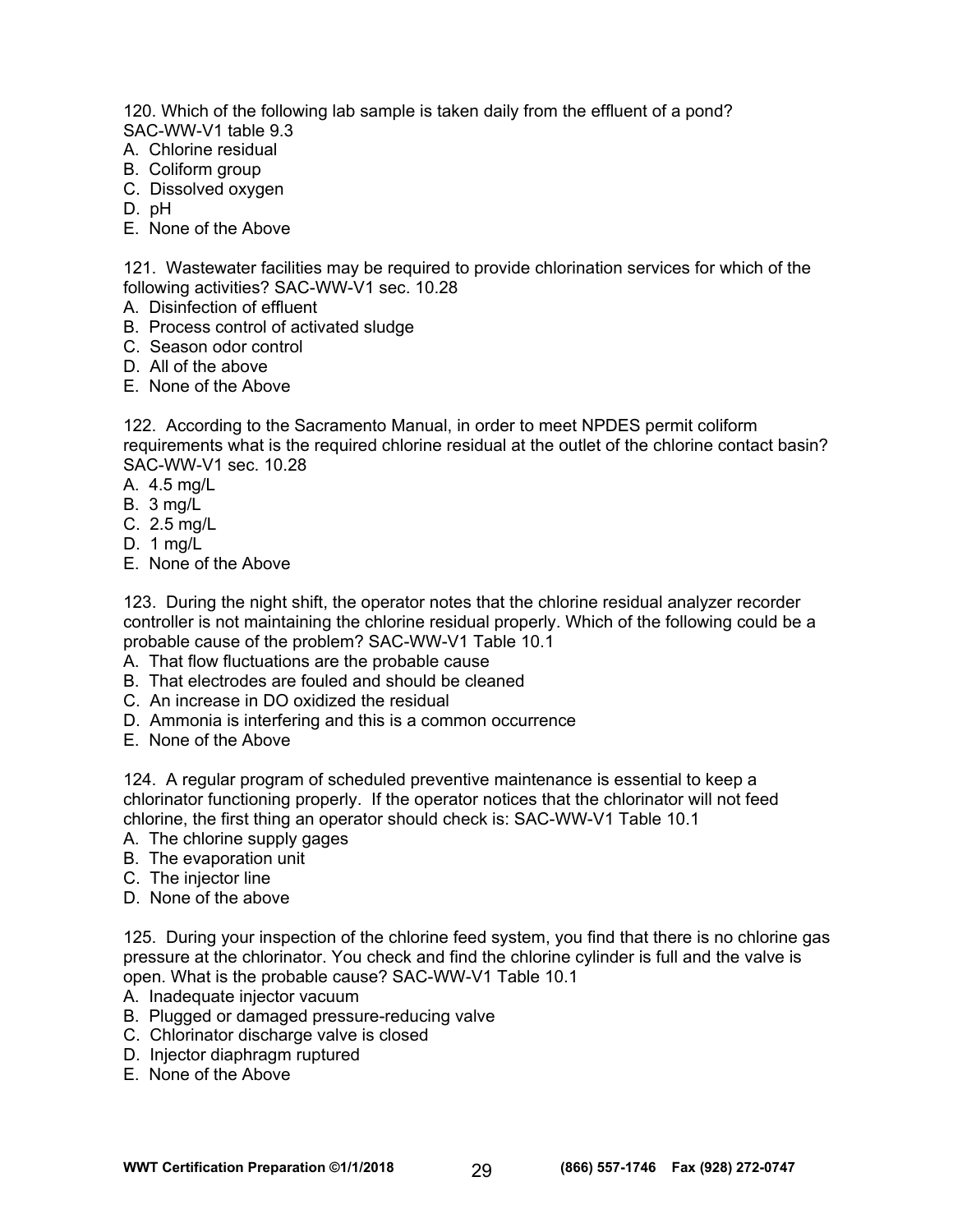126. The operator determines that the Coliform count fails to meet required standards for disinfection. The operator checks the contact time and finds that short-circuiting has occurred in the contact chamber. What measures should be taken to correct this problem? SAC-WW-V1 table 10.1

- A. Adjust the injector flow
- B. Install baffling in the contact chamber
- C. Reduce the chlorine feed rate
- D. This is normal, it will correct with an increase in flow
- E. None of the Above

127. Procedures and equipment for operating and maintaining chlorination and sulfonation systems are very similar but you should be aware of the differences. Which of the following is a true statement regarding sulfur dioxide and chlorine? SAC-WW-V1 sec. 10.875

- A. Sulfur dioxide gas pressures are lower than chlorine gas pressure at the same temperature
- B. Chlorinator control valve diaphragms can be used for sulfur dioxide
- C. Sulfur dioxide has no health effects and is not dangerous
- D. Sulfur dioxide vaporizes at the same rate as chlorine at the same temperature
- E. None of the Above

128. Maintenance of the sulfur dioxide system should be part of a preventive maintenance program. It is recommended that the sulfonators be cleaned: SAC-WW-V1 sec. 10.883

- A. Every year or more frequently if necessary
- B. Never, they have self-cleaning units
- C. Every six months
- D. Monthly
- E. None of the Above

129. A chlorinator is set to feed 50 pounds of chlorine per 24 hours; the wastewater flow is at a rate of 0.85 MGD; and the chlorine as measured by the chlorine residual test is 0.5 mg/L. What is the chlorine dose? SAC-WW-V1 sec. 10.06 Example

- A. 3.5 mg/L
- B. 2956 lbs
- C. 7.1 mg/L
- D. None of the above

130. A plant with a 2-MGD flow has an effluent chlorine residual of 4.5 mg/L. Sulfur dioxide dose is being applied at 1.0 mg/L more than the chlorine residual. Determine the sulfonator feed rate in pounds of sulfur dioxide per day. SAC-WW-V1 sec. 10.851 Example

- A. 75.06 lbs/day
- B. 92 lbs/day
- C. 58.3 lbs/day
- D. None of the above

131. Sludge floating to the surface of a secondary clarifier could be resolved by which of the following? SAC-WW-V2 sec. 11.67

- A. Increase sludge wasting to decrease MCRT
- B. Increase MCRT to greater than 6 days
- C. Add NaOH to drop the pH
- D. Sludge floating is no problem
- E. None of the Above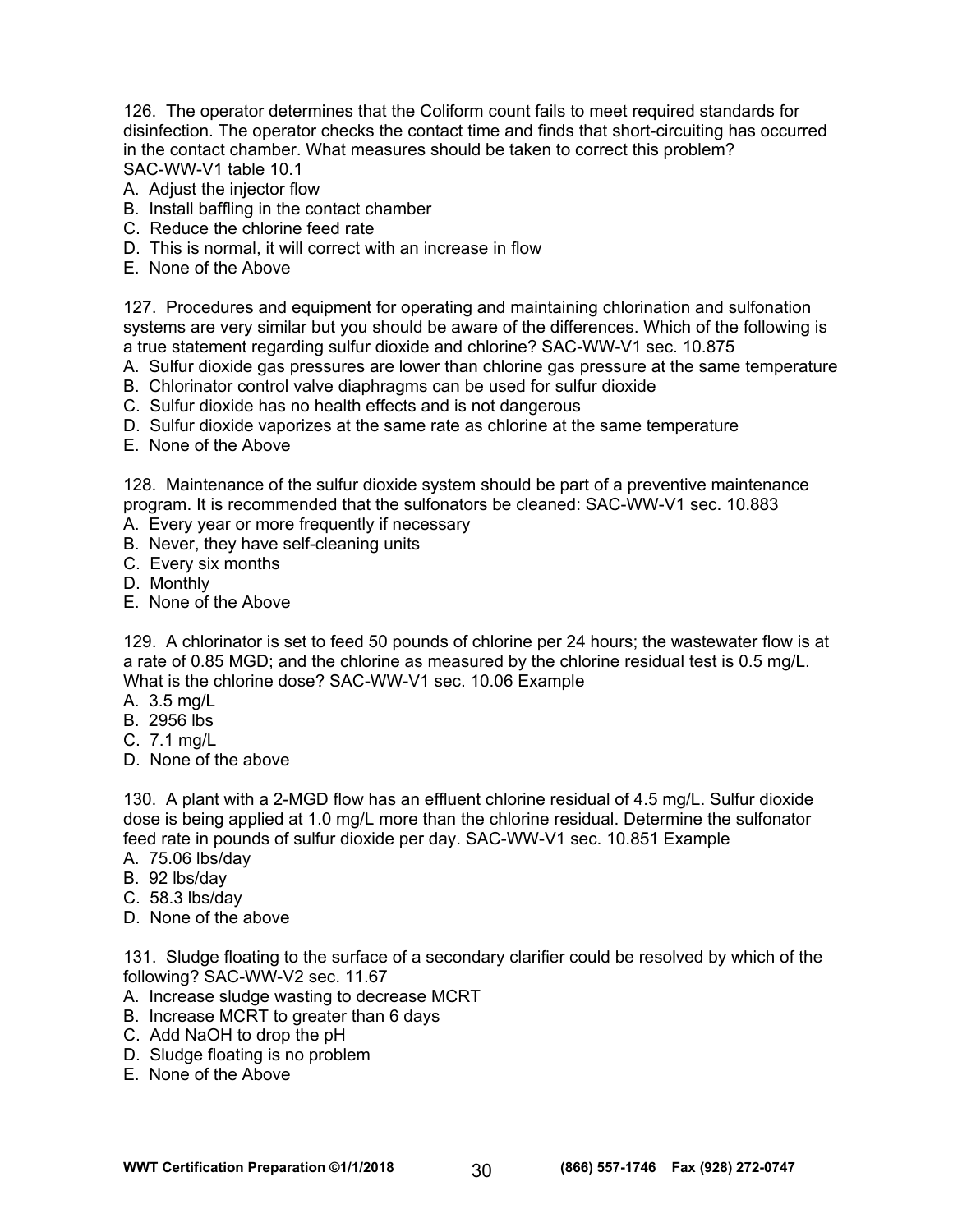132. Which of the following would be a cause of dead spots in aeration tanks? SAC-WW-V2 sec. 11.67

- A. Sludge return rate to high
- B. Air supply valve improperly adjusted
- C. Predominate actinomycetes
- D. Inadequate flow distribution
- E. None of the Above

133. Denitrification is an indication of good treatment, providing that the sludge in the settleability test stays on the bottom. If it floats up too early in the test this would indicate: SAC-WW-V2 sec. 11.314

- A. The operator should re-take the sample and test again
- B. The sludge age should be reduced
- C. The food-to-microorganism ratio is way too low and needs to be increased
- D. None of the above

134. Which of the following are typical loading guidelines for activated sludge? SAC-WW-V2 sec. 11.71

- A. High-rate: COD >1, BOD >.5
- B. Conventional: COD 0.5 to 1.0, BOD 0.25 to 0.5
- C. Extended aeration: COD <0.2 lbs, BOD <.10 lbs
- D. All of the above
- E. None of the Above

135. In which of the following activated sludge processes is it recommended that the sample used for microscopic observations be taken at the end of the zone? SAC-WW-V2 sec. 11.911 and Fig. 11.29

- A. Contact stabilization
- B. Extended aeration
- C. Step feed
- D. Conventional
- E. None of the Above

136. All microorganisms are classified in kingdoms such as plant, animal, protista and monera.

Which of the following organisms belong to the protista kingdom? SAC-WW-V2 sec. 11.931 A. Fungi

- B. Bacteria
- C. Rotifers
- D. Worms
- E. None of the Above

137. Protozoa can be called "indicator organisms." Their presence or absence indicates the amount of bacteria in the activated sludge and the degree of treatment. Which of the following is **NOT** part of the protozoa family? SAC-WW-V2 sec. 11.931

- A. Thiothrix
- B. Mastigophora
- C. Amoeba
- D. Suctoria
- E. None of the Above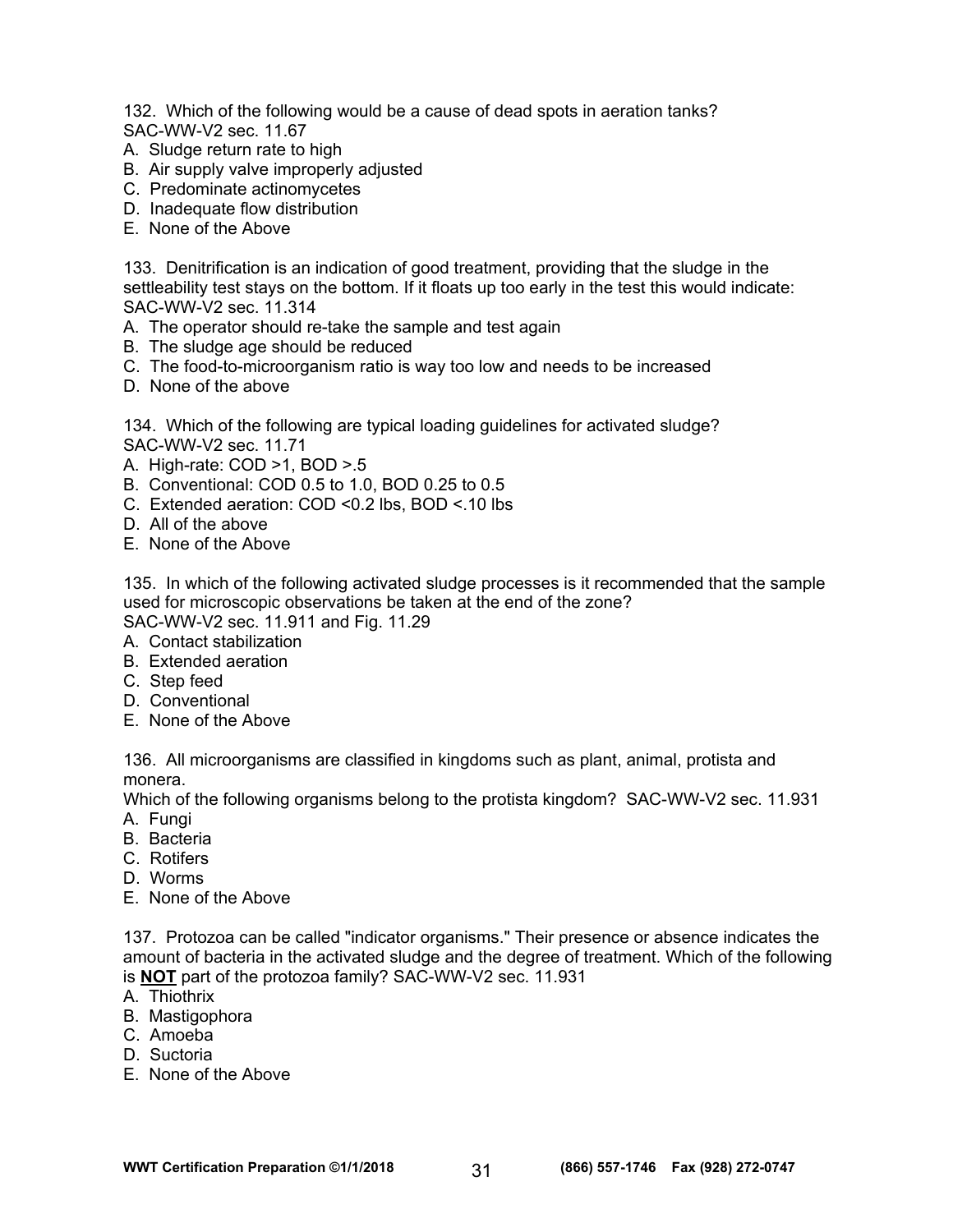138. Bacteria is produce by binary fission which is called the generation time. The *E. coli* bacteria are found in the intestinal tract of humans and warm-blooded animals. What is the generation time of this bacterium in a broth medium? SAC-WW-V2 sec. 11.931

- A. 24 hours
- B. 8 hours
- C. 1 hour
- D. 17 minutes
- E. None of the Above

139. The Sacramento book gives an illustration of an operation and maintenance checklist for digesters. What is the suggested schedule for lubricating all valves stems, inspecting and greasing motor bearings? SAC-WW-V2 sec. 12.40

- A. Never
- B. Semi-annually
- C. Weekly
- D. Daily
- E. None of the Above

140. Which of the following is not beneficial to the digestion process? SAC-WW-V2 Table 12.3

- A. Sodium Hydroxide
- B. Ammonia Nitrogen
- C. Magnesium
- D. Sodium
- E. None of the Above

141. Feeding of raw sludge to an anaerobic digester should be done:

SAC-WW-V2 sec. 12.22

- A. At night, during the period of low flow
- B. When the solids content of the sludge is <3.5%
- C. Spread over a period of time
- D. Only when the volatile acids/alkalinity ratio in below 0.2
- E. None of the Above

142. The efficient cleaning of a digester demands that operators follow appropriate safety rules. Which of the following is the more important safety precaution to institute? SAC-WW-V2 sec. 12.53

A. Isolate the gas collection and sludge system and provide adequate ventilation through the access holes with the use of explosion proof fans.

B. Make sure everyone working has had proper immunization in case they come in contact with airborne viruses

- C. Train the back-up operator in proper use of rescue equipment
- D. Make sure that processes will not be interrupted when digester is off line
- E. None of the above

143. Which of the following describes aerobic sludge digestion? SAC-WW-V2 sec. 12.60

- A. Does not require air
- B. Generates sludge that needs additional stabilization before ultimate disposal
- C. Produces a sludge that has higher water content.
- D. None of the above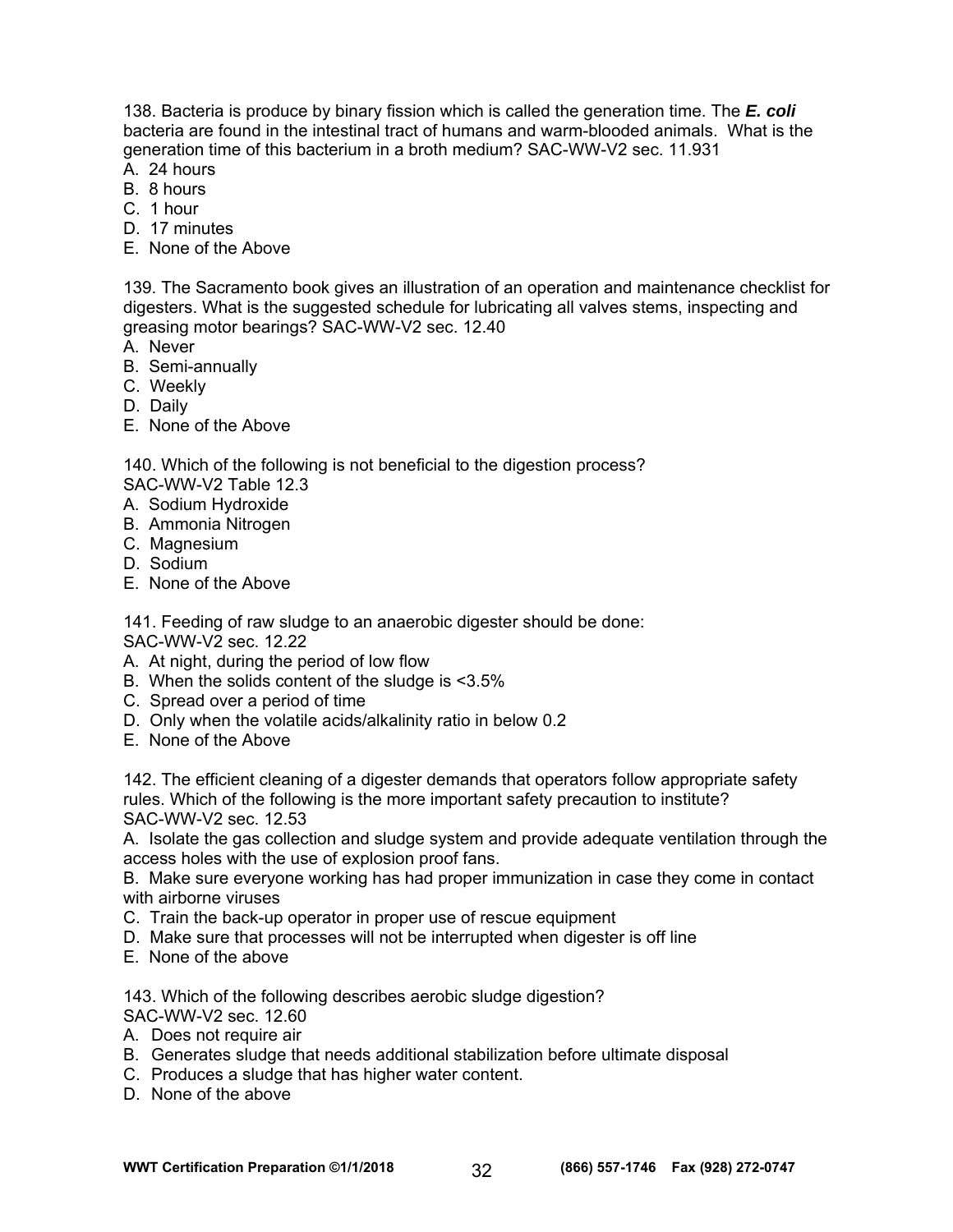144. Which of the following describes anaerobic sludge digestion? SAC-WW-V2 sec. 12.60

- A. Produces liquids that may be difficult to treat when returned to the plant
- B. Produces liquids that usually are easier to treat when returned to the plant
- C. Works by aerobic decay which produces fewer odors
- D. Has low equipment cost
- E. None of the Above

145. Laboratory results indicate that a total digested sludge solids sample was 9.6% solids and 42.8% volatile content. The raw sludge solids volatile content was 68%. What is the overall % reduction? SAC-WW-V2 sec. 12.3 Example 6 I

- A. 64%
- B. 36%
- $C.50%$
- D. None of the above

146. How many two cubic yard dump trucks would it take to haul dry sludge to a bed 100 feet long and 25 feet wide if the dried sludge were spread six inches thick?

SAC-WW-V2 sec. 12.70 Question G

- A. 24 truck loads
- B. 46 truck loads
- C. 83 truck loads
- D. 36 truck loads
- E. None of the Above

147. According to the Water Quality Criteria for effluent, what is the suggested limit of Nitrite and Nitrate as N for livestock and wildlife? SAC-WW-V2 Table 13.1

- A. 1000 mg/L
- B. 100 mg/L
- C. 10 mg/L
- D. 1 mg/L
- E. None of the Above

148. What would cause excessive algae in the effluent of a pond? SAC-WW-V2 Table 13.2

- A. Outlet baffle not at proper location
- B. Temperature or weather conditions promoting growth
- C. The secondary clarifier is hydraulically overloaded
- D. Skimmers not working properly
- E. None of the Above

149. Your plant is designed with series ponds. The operator notifies you that there is excessive BOD in the effluent that has the potential to cause your plant to be out of compliance. You calculated the organic loading and it indicates an overload. How would you have the operator correct this? SAC-WW-V2 sec. 13.25

- A. Use pumps to recirculate the pond contents
- B. Wait 24 hours and see if the pond corrects itself
- C. Notify EPA or local authority immediately of the problem
- D. Tell the operator to add chlorine to kill the excess organisms
- E. None of the Above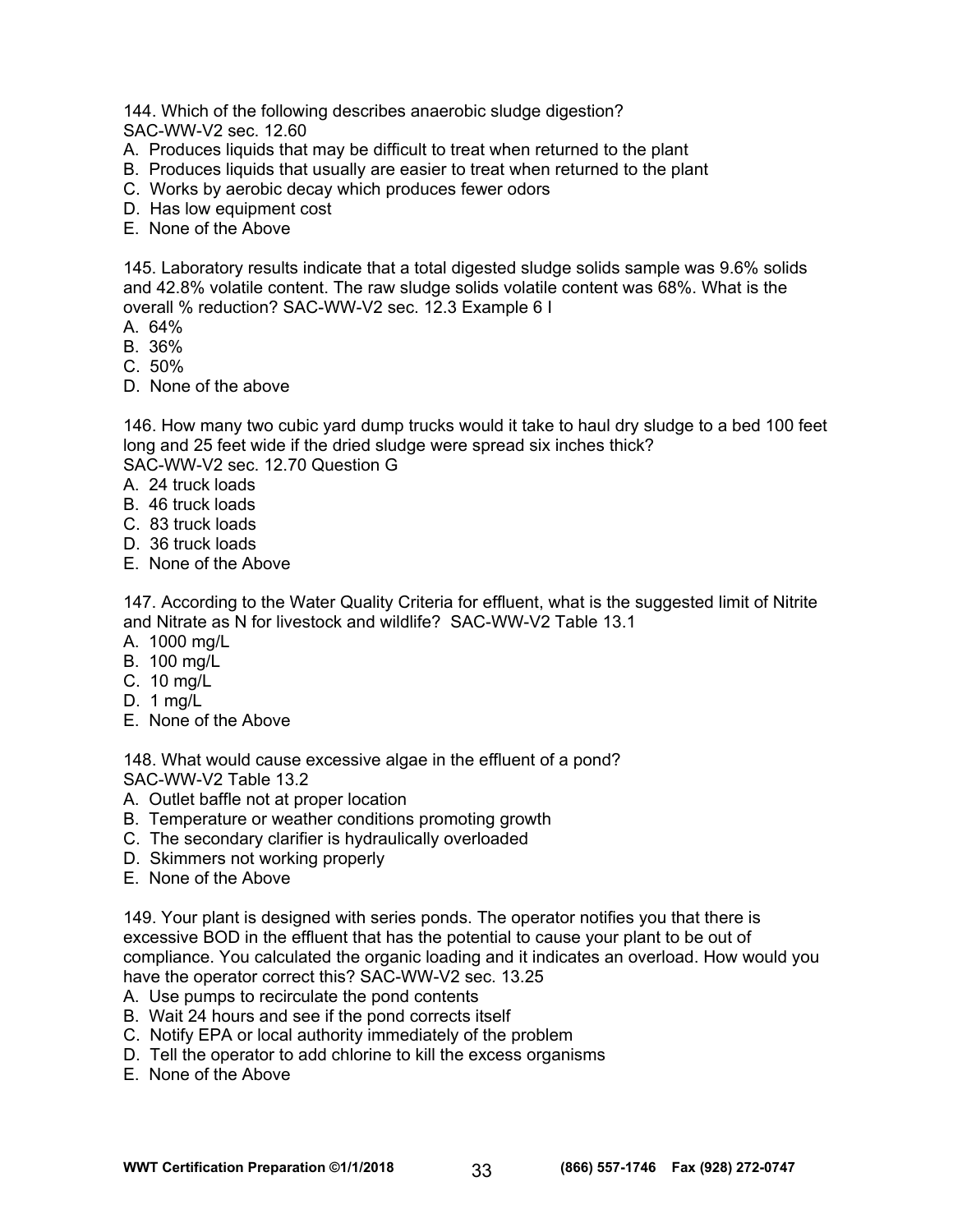150. When an atmosphere for a confined space cannot be considered free of hazards which procedure should be followed: SAC-WW-V2 sec. 14.12

A. Wear approved safety belt and attached life line

B. Station at least one person to stand by on the outside and another within site to call for help

C. At least one stand by person with first aid and CPR skills

- D. All of the above
- E. None of the Above

151. What is the Upper Explosive Limit (UEL) for Methane? SAC-WW-V2 Table 14.1

- A. 100%
- B. 75%
- C. 50%
- D. 15%
- E. None of the Above

152. Which type of fire extinguisher should be provided at a pumping station? SAC-WW-V2 sec. 14.21

- A. Water filled
- B. Class A
- C. Carbon Monoxide
- D. Class ABC
- E. None of the Above

153. Which of the following statements is **true** about covered Wet Pits? SAC-WW-V2 sec. 14.220

- A. Work is never done inside one
- B. Because of the cover moisture does not enter
- C. Only explosion-proof equipment should be used
- D. It would not be considered confined space
- E. None of the Above

154. Highly acidic or alkaline wastes can be very hazardous and dangerous to personnel, treatment processes, and equipment. By adding H2SO4, at the headworks, what effect would it have on the pH? SAC-WW-V2 sec. 14.235

- A. It would lower the pH
- B. It would raise the pH
- C. It would make the influent pH neutral
- D. None of the above

155. The National Fire Protection Association uses color-coded hazard warning labels for hazardous materials. What is the color designated for Reactive materials? SAC-WW-V2 Fig. 14.7

- A. Blue
- B. White
- C. Yellow
- D. Red
- E. None of the Above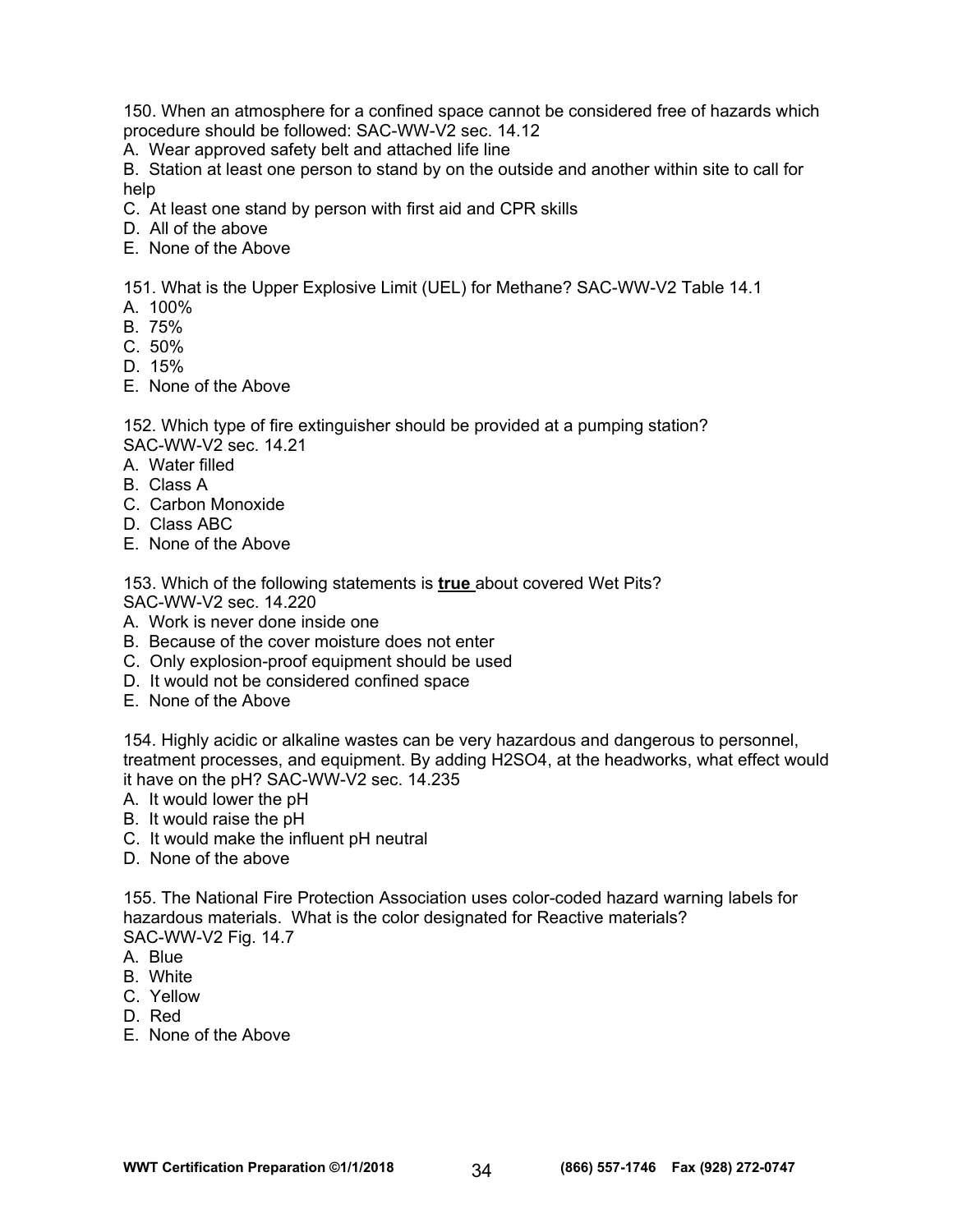156. Which statement describes "Brinelling"? SAC-WW-V2 sec. 15.122

- A. When a pump and motor is in misalignment
- B. Tiny indentations high on the shoulder of the bearing race
- C. Lubrication failure
- D. Motor bushing overheats
- E. Medical term

157. Which of the following materials **is not** part of the motor brush composition? SAC-WW-V2 sec. 15.170

- A. Carbon graphite
- B. Copper
- C. Metal graphite
- D. Graphite
- E. None of the Above

158. To properly maintain a standard three-phase variable speed synchronous AC motor you must have some idea of what to look for when examining the slip rings and brushes. Which of the following components should be examined before startup? SAC-WW-V2 sec. 15.170

- A. The coil inductor
- B. The slip ring for a film
- C. The disconnect switch
- D. The piston rings
- E. None of the above

159. What is the designed purpose of a suction bell on a pump? SAC-WW-V2 sec. 15.3

- A. Guide waste into pump suction pipe and reduces pipe entrance energy losses
- B. Keeps pump primed for automatic operation by allowing entrapped gases to escape
- C. Collects the waste discharged by pump impeller
- D. Isolates pump from discharge system
- E. None of the Above

160. What is the purpose of a shear pin in a reciprocating pump?

SAC-WW-V2 sec. 15.2 Paragraph 2

- A. To insure alignment of piston
- B. To indicate clogged suction line
- C. To prevent damage by allowing eccentric to move to the neutral position
- D. Shear pins are not used on reciprocating pumps
- E. None of the Above

161. When installing new packing, what is the purpose of the lantern ring? SAC-WW-V2 figure 15.21

- A. To allow clearance for the gland
- B. To keep the packing spaced in the stuffing box
- C. To keep the shaft from detaching
- D. To allow cooling liquid to enter along the shaft
- E. None of the Above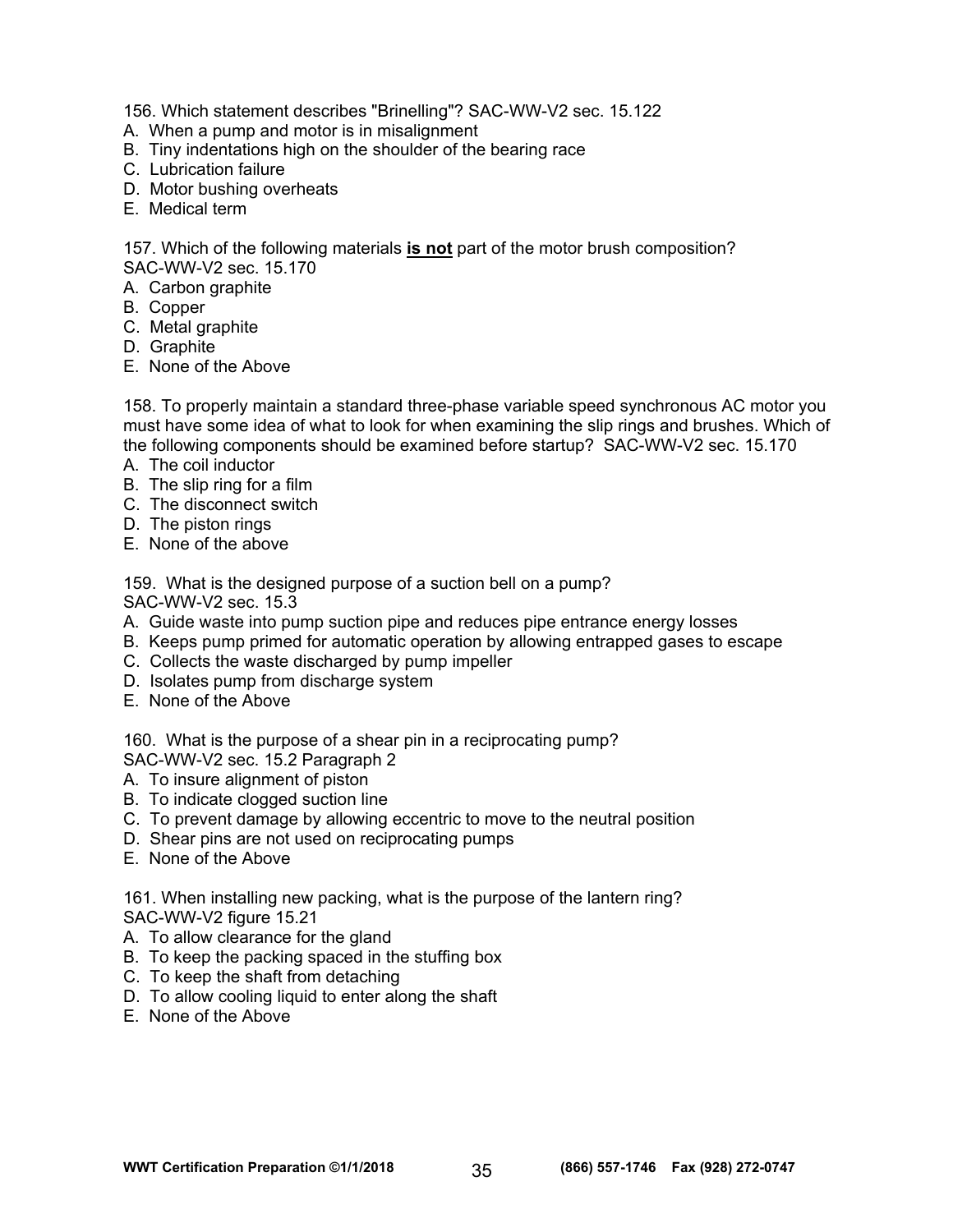162. Motor failure can be very costly and causes process shut downs if backup equipment is not available. Understanding insulation could help prevent problems to occur. How is the limitation of insulation defined? SAC-WW-V2 sec. 15.340

- A. Ambient temperature
- B. Motor winding
- C. Phasing of motor
- D. Induction of motor
- E. None of the above

163. Work needs to be done on a motor. Recommended safety procedures includes lockout / tagout and suggest that the following component be discharged. SAC-WW-V2 sec. 15.45

- A. The capacitor
- B. The inductor
- C. The diode
- D. The thermal switch
- E. None of the Above

164. Research has shown that there are several types of motor failures. Some can occur more frequently than others can. Which of the following causes the greatest number of motor malfunctions? SAC-WW-V2 sec. 15.42

- A. Overloads
- B. Single phasing
- C. Bearing failures
- D. Past its useful life
- E. None of the Above

165. Horizontal motors should be mounted so that all four mounting feet are aligned. When connecting a pump and motor there are several types of misalignment. The following terms define types of misalignment **EXCEPT**: SAC-WW-V2 sec. 15.46

- A. Linear misalignment
- B. Angular misalignment
- C. Parallel misalignment
- D. Shaft end float
- E. None of the Above

166. The electrical potential required to transfer electrons from one compound or element to another is called: SAC-WW-V2 Chapter 16 Definitions

- A. Oxidation reduction potential
- B. Reverse osmosis
- C. Ion exchange
- D. Oxidation
- E. None of the Above

167. Solutions generally used in the laboratory are expressed in what concentration? SAC-WW-V2 sec. 16.15

- A. Grams
- B. Moles
- C. Normality
- D. Liters
- E. None of the Above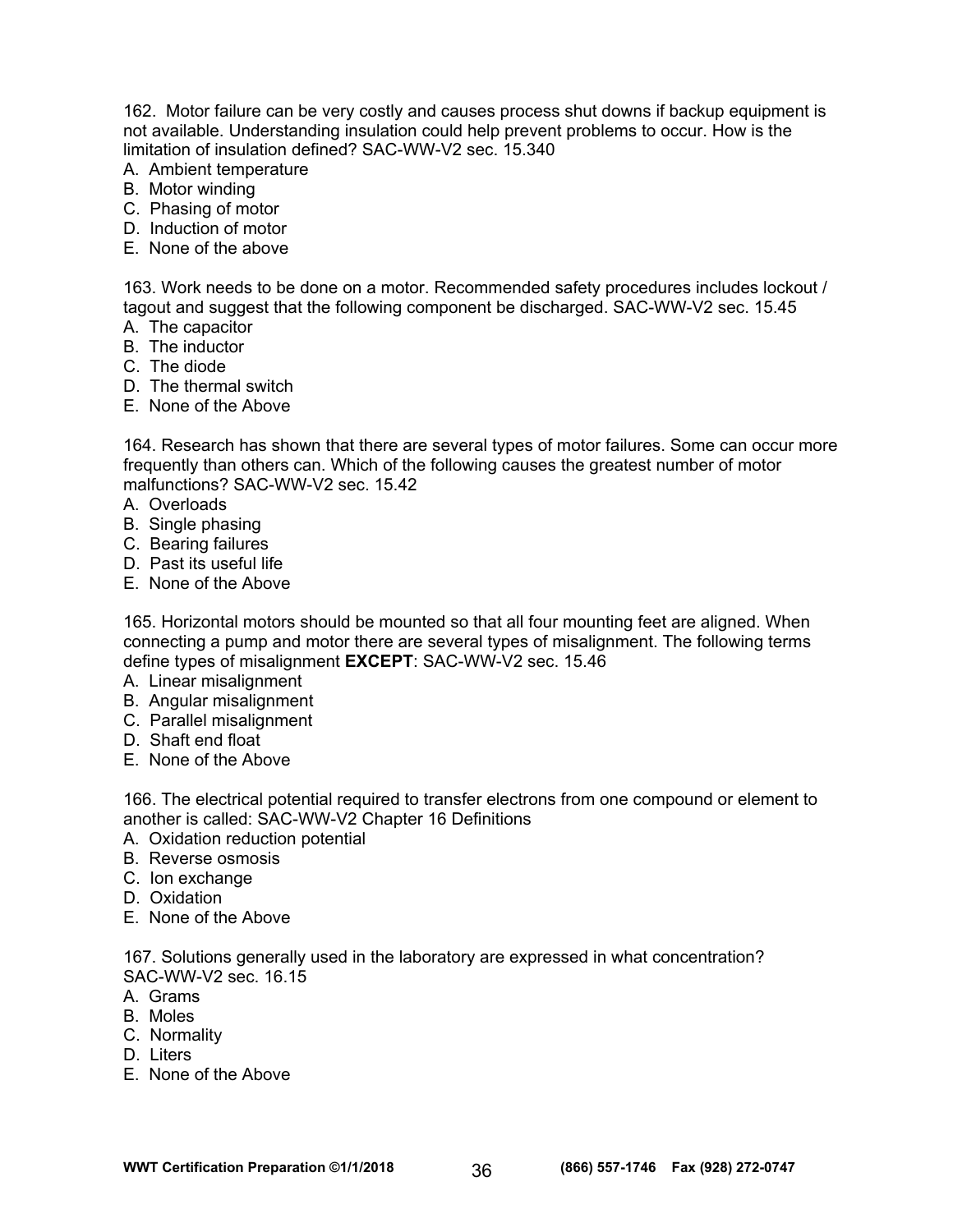168. The scale of a spectrophotometer is generally graduated two ways. If Units of Absorbance are used a logarithmic scale of non-equal divisions is graduated from? SAC-WW-V2 sec. 16.17

- A. 10.0 20.0
- B. 5.0 10.0
- $C. 00 20$
- D. None of the above

169. Which of the following chemicals are classified as explosive or flammable? SAC-WW-V2 sec. 16.203

- A. Carbon disulfide
- B. Sulfuric
- C. Nitric
- D. Chromic
- E. None of the Above

170. What is the method for preserving a Sulfide sample? SAC-WW-V2 Table 16.4

- A. Add 2 mL 1 M zinc acetate & 1 N NaOH to pH >9 and store at 4°C
- B. Add sodium sulfide and store at room temperature
- C. Add H2SO4 to pH <2 and store at 4°C
- D. Store at 4°C
- E. None of the Above

171. The Secchi disc is used to determine:

- SAC-WW-V2 sec. 16.40
- A. The weight of dry solids
- B. The clarity of a clarifier
- C. The depth of water
- D. None of the above

172. Calculate the % removal of settleable solids of a clarifier when the influent set. sol. is 12.0 mL/L and the effluent set. sol. is 0.2 mL/L. SAC-WW-V2 sec. 16.42 Example E

- A. 98%
- B. 16%
- C. 50%
- D. 2.4%
- E. None of the Above

173. Ca (OH)2 has been used in wastewater treatment for many years. Usually it was used as a coagulant, especially treating industrial waste. What is the correct name for Ca(OH)2? SAC-WW-V2 sec. 16.47

- A. Lime
- B. Hydrated lime
- C. Quicklime
- D. Soda ash
- E. None of the Above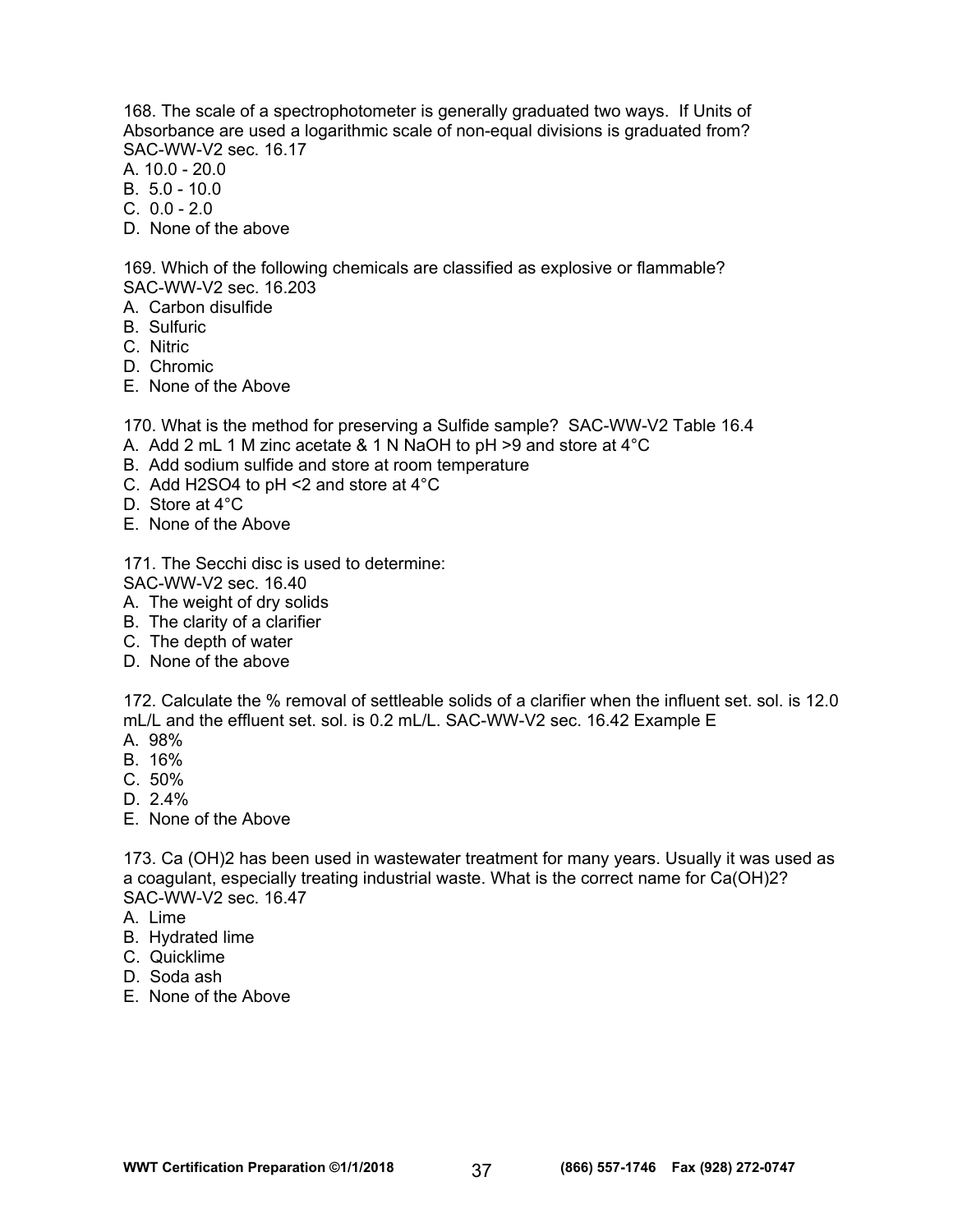174. Coliform bacteria, originating from the intestines of warm-blooded animals, are tested for in wastewater because they can be indication of the presence of disease-producing organisms that can be associated with them. Which test method is approved by NPDES to determine Total Coliform analysis? SAC-WW-V2 sec. 16.51 #6

- A. Membrane filter method
- B. Nonstandard titration method
- C. Acetate solution method
- D. Gooch crucible method
- E. None of the Above

175. Wastewater is relatively rich in phosphorus compounds. The forms of phosphorus found in wastewater are commonly classified into three categories. Which category term measures the amount of inorganic phosphorus in the sample of wastewater as measured by the direct colormetric analysis procedure? SAC-WW-V2 sec. 16.51 #12

- A. Orthophosphate
- B. Condensed phosphate
- C. Organically bound phosphate
- D. Total phosphate
- E. None of the Above

176. The most important use of chlorine in the treatment of wastewater is for disinfection. When chlorine reacts quickly and completely with ammonia in wastewater which compound is produced? SAC-WW-V2 sec. 16.51 #5

- A. Disinfection by-products
- B. Monochloramines
- C. Hypochlorite
- D. Chlorine dioxide
- E. None of the Above

177. What is the volatile solids test measuring when it is performed on solids? SAC-WW-V2 sec. 16.44

- A. The amount of inorganic material
- B. The amount of grease in the sample
- C. The amount of nitrogen in the sample
- D. The amount of organic material
- E. None of the Above

178. Hydrogen sulfide generation is greatest when which of the following conditions occur? SAC-WW-V3 sec. 1.12

- A. pH above 9.0
- B. Temperatures above 30°C
- C. High alkalinity concentrations
- D. High oxygen concentrations
- E. None of the Above

179. Aeration or high turbulence of wastewater will cause hydrogen sulfide to be: SAC-WW-V3 sec. 1.40

- A. Produced in higher concentrations
- B. Stripped or carried out by the air
- C. Bind with the nitrogen in the water
- D. All the above
- E. None of the Above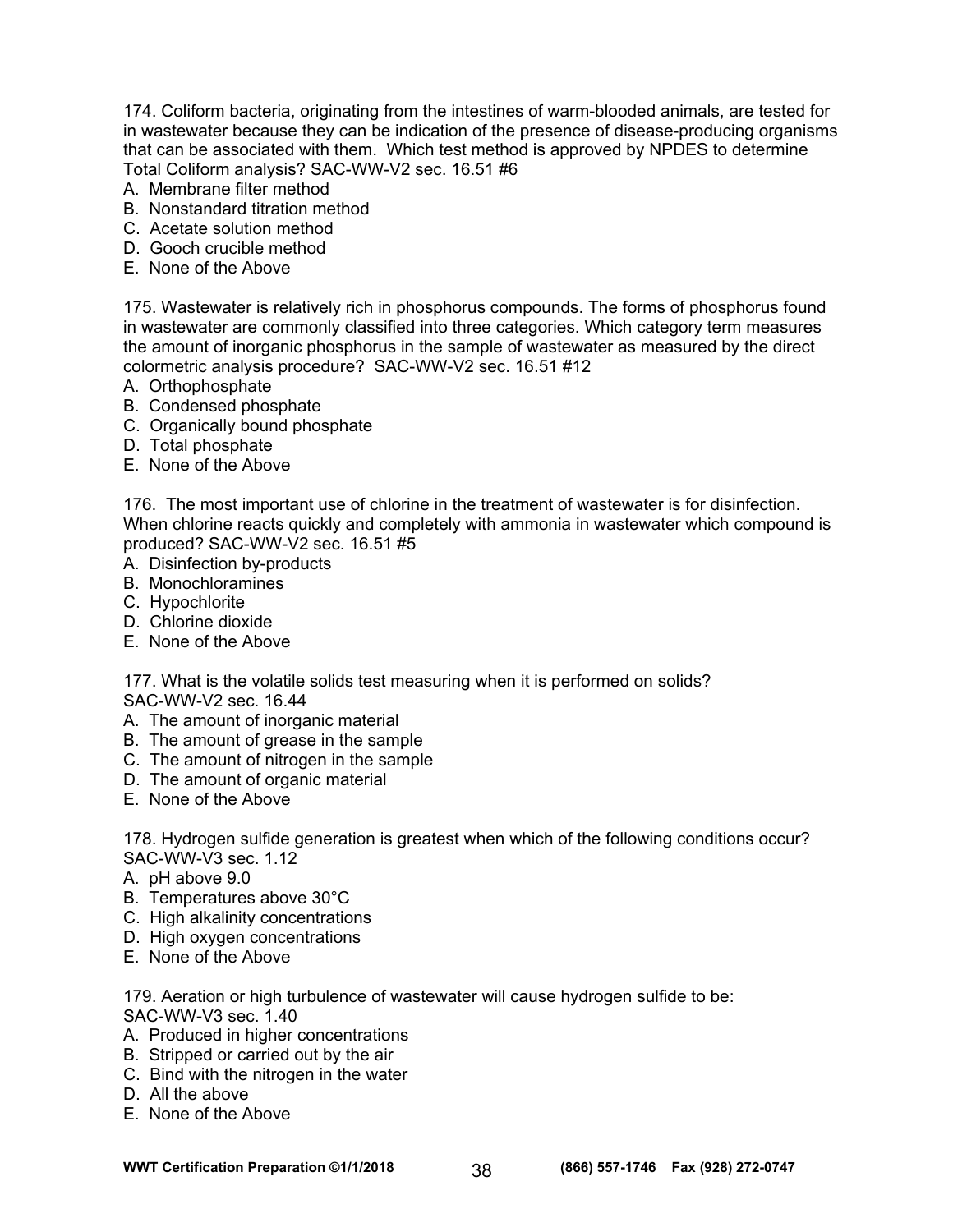180. What will the result be if septic sludge is put into a gravity sludge thickener? SAC-WW-V3 sec. 3.110

- A. The septic sludge will produce a more compact sludge blanket
- B. The rate of settling will increase
- C. The pH will decrease and the sludge will thicken more readily
- D. Reduced efficiency and lower solids concentration
- E. None of the Above

181. Which of the following is important in process control and would affect a dissolved air flotation **(DAF)** unit? SAC-WW-V3 sec. 3.120

- A. Temperature
- B. Air to solids (A/S)ratio
- C. Alkalinity
- D. pH
- E. None of the Above

182. How would you determine the organic loading on a digester? SAC-WW-V3 sec. 3.2212

- A. By determining the air flow in cfs per 1000 pounds of digester
- B. By measuring the volatile solids loading per cubic foot per day
- C. By measuring the rate of gas destruction in pounds per cubic foot per day
- D. By determining the digestion time in days and hydraulic loading
- E. None of the Above

183. What should an operator do to correct excessive foam in an aerobic digester when the DO is high, pH is 7, and the  $O<sub>2</sub>$  uptake is stable? SAC-WW-V3 sec. 3.2241

- A. Increase the digester temperature
- B. Raise the pH by adding Lime
- C. Lower the air intake to reduce turbulence
- D. All of the above
- E. None of the Above

184. When lime is mixed with sludge to improve dewatering the pH should be:

SAC-WW-V3 sec. 3.230

- A. 11.5 to 12.0
- B. 9.0 to 10.0
- C. 5.0 to 8.0
- D. None of the above
- E. None of the Above

185. When the Elutriation process is used what type of sludge conditioning is occurring? SAC-WW-V3 sec. 3.340

- A. Reduce the sludge alkalinity
- B. Reduce the sludge acidity
- C. Reduce quantity of anions in the sludge
- D. Increase the sludge's affinity for water
- E. None of the Above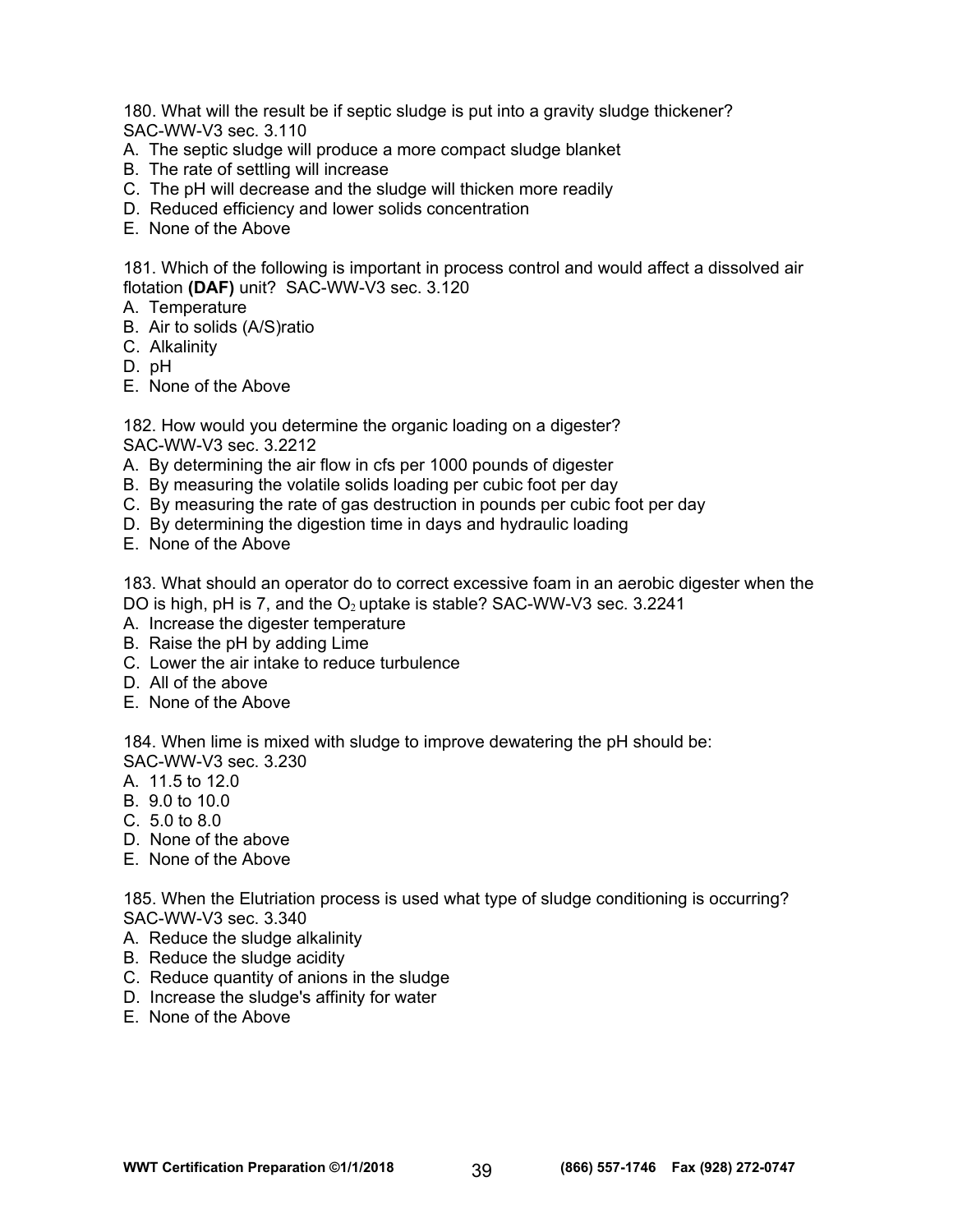186. The purpose of a Venturi-type restriction on a belt filter press would be to: SAC-WW-V3 sec. 3.411

- A. Provide turbulence to mix polymer with the flow
- B. Reduce sludge acidity
- C. Increase sludge application speed
- D. Control belt tension and pressure
- E. None of the Above

187. One factor that would allow for greater volumes of water to drain from the sludge in a belt filter press is to? SAC-WW-V3 sec. 3.4110

- A. Mix more polymer with the sludge
- B. Increase the belt speed
- C. Increase the wash water being used
- D. Decrease the belt tension
- E. None of the Above

188. What information should be used by operators to determine the optimum depth to apply sludge on a sand drying bed?

SAC-WW-V3 sec. 3.431

- A. The drying time and the time required to remove sludge
- B. The depth of sand in the drying bed
- C. The capacity of the underdrain
- D. All of the above
- E. None of the Above

189. The application of a free draining, non-cohesive material such as diatomaceous earth to a filtering media is known as: SAC-WW-V3 sec. 3.4101

- A. Binding
- B. Filter break through
- C. Wash out
- D. Plate overrun
- E. None of the Above

190. A typical set point to start backwashing a rapid-sand filter is at starroof head loss. SAC-WW-V3 sec. 4.340

- A. 4 feet
- B. 5 feet
- C. 6 feet
- D. 7 feet
- E. None of the Above

191. What lab test is used to simulate a tertiary plant operation?

SAC-WW-V3 sec. 4.282

- A. Jar test
- B. COD
- C. TOC
- D. NTU
- E. None of the Above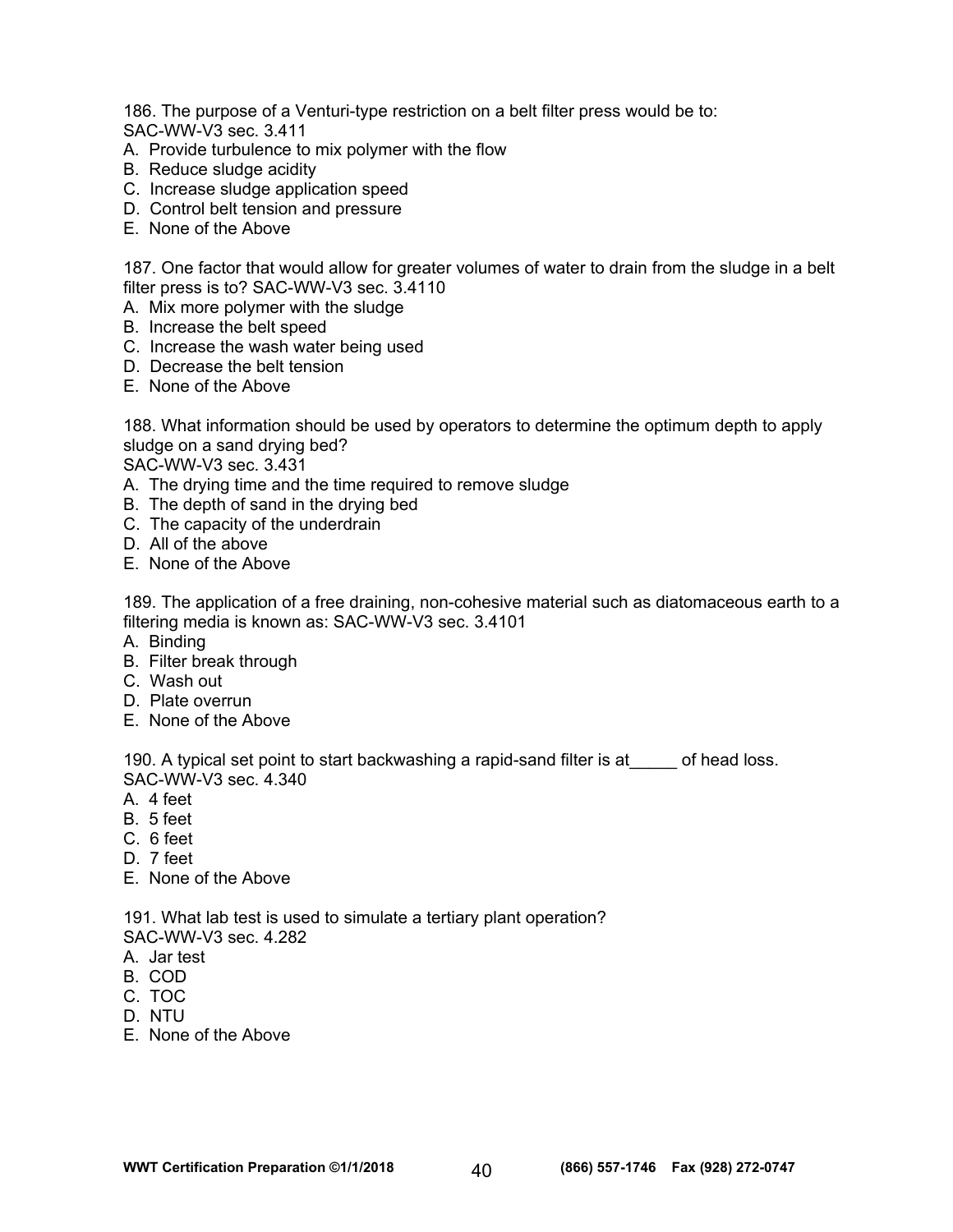192. Which of the following meters can be used to analyze and record the clarity of the filter influent and effluent flows?

SAC-WW-V3 sec. 4.411

- A. NTU Meter
- B. TSS meter
- C. DO meter
- D. Parshall flume
- E. None of the Above

193. In sludge incineration a complete oxidation of the sludge depends on:

- SAC-WW-V3 sec. 3.5315
- A. The sludge feed rate
- B. Detention time in the incinerator
- C. The ratio of fuel/air supplied to the incinerator
- D. Complete mixing
- E. None of the Above

194. Ponding can occur at sites where wastewater effluent is being irrigated. Which of the following is NOT a reason that ponding occurs? SAC-WW-V3 sec. 8.11

- A. Distribution line clogged with solids
- B. A broken pipe in the irrigation line
- C. Excessive application rate
- D. Inadequate drainage
- E. None of the Above

195. Land treatment systems, which have a point source effluent, are known as: SAC-WW-V3 sec. 8.60

- A. Irrigation systems
- B. Water recycling systems
- C. Overland flow systems
- D. Infiltration / percolation
- E. None of the Above

196. Advance or tertiary treatment may include which of the following processes: SAC-WW-V3 sec. 4.9

- A. Coagulation-sedimentation
- B. Facultative decomposition and aeration
- C. Aeration followed by sedimentation
- D. Settling and centrifugation
- E. None of the Above

197. To control the pressure during filter backwash, most systems have a:

SAC-WW-V3 sec. 4.21 Topic TT

- A. By-pass valve
- B. Pressure regulator on backwash pump
- C. Rate control valve which slowly opens
- D. VFD's on pumps
- E. None of the Above